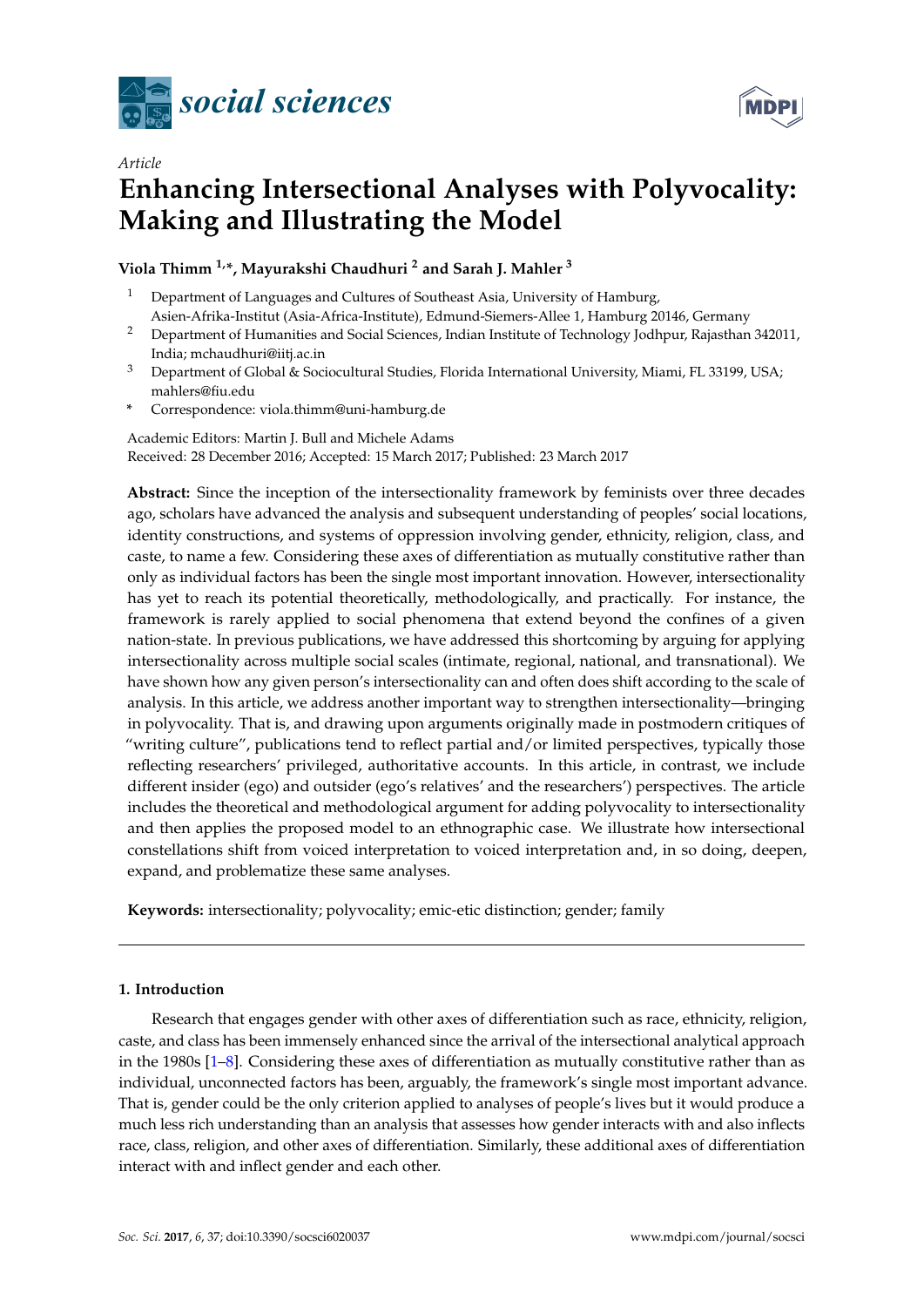For all its analytical advances, however, the intersectional framework has had limitations that have thwarted its ability to reach its potential theoretically, methodologically, and practically. One problem that affects most intersectional research to date stems from involving only a limited set of intersections [9]. No study can realistically consider *every* "identity" in relation to every other "identity." By "identity", we refer to notions of belonging and identifications—either personal or collective—that are not naturally given, but are culturally defined and constituted. Constructions of "identities" are dependent upon socio-historical and political conditions as well as ideological connotations and describe a dynamic concept. This is why we and other scholars [10] prefer the active term "identification" over the static noun "identity." Whatever the term used, however, what we reference are social practices of differentiation that create and are created by inclusions and exclusions [11]. Scholars initiated intersectionality, specifically arguing that gender should be analyzed in relation to other axes of differentiation. They did not specify which axes to include or at what scale—local, for example, or national. Implicitly, they limited such studies to how these constellations of identifications operate inside but not across nation-states—what has come to be called "methodological nationalism" [12]. Given that we live in an increasingly transnational, globalized world, such analytical limitations seem artificial and without sufficient justification. Thus, in previous publications we have argued for how intersectionality can and should be applied across *multiple* social scales (intimate, regional, national, and transnational) *simultaneously*. We have argued for this by documenting how any given person's intersectionality can and often does shift according to the social scale of analysis (e.g., [2]). We term this innovation "scaling intersectionality" [13].

In this article we continue this intellectual trajectory for strengthening intersectionality, only we argue for another enhancement—polyvocality. We argue that there is an unstated and likely unintended propensity in intersectional analyses to include only the perspective of researchers/analysts. That is, publications tend to reflect partial and/or limited perspectives, typically those reflecting researchers' privileged, authoritative accounts while excluding, or only minimally including, the perspectives of research subjects. In this article, we seek to issue a corrective by drawing upon arguments originally made in postmodern critiques of "writing culture" (e.g., [14,15]). We include in our intersectional discussions both insider (ego) and different outsider (ego's relatives' and the researchers') perspectives. We illustrate how intersectional constellations shift from voiced interpretation to voiced interpretation and, in so doing, deepen, expand and problematize these same analyses. The article not only makes the argument for bringing polyvocality to scaled intersectionality analyses, but also demonstrates the model by applying it to an ethnographic case.

## *Developments in Intersectionality Theory, Method and Applications*

Critiques of gendered analysis as implicitly reflecting white feminists' perspectives date to the 1980s. Feminist women of color argued that gender should not be examined without including other axes of differentiation, given that, at least for them, gender could not be extracted from race (e.g., [6,7]). This key insight was revolutionary and served as the foundation for intersectionality. Since that time, the framework and its critique have become standard scholarly practice. Indeed, intersectionality has not only been taken as foundational to much if not most of feminist scholarship, it also has been employed in various ways to expand and extend feminist approaches worldwide [8]. While we and many others have welcomed these developments, our recent work has addressed a number of ways that the framework can and should be improved. We have argued that it should apply beyond the confines of any given country to cover how many people's lives are lived transnationally [2,13,16,17]. Indeed, many families today have members located in two or more nation-states and thus even the so-called "intimate" social scale of the family is transnational.

To best understand the empirical realities experienced by transnational families whose members have migrated to multiple nation-states, our research design calls for traveling to them and collecting data via different qualitative methods primarily interview techniques and participant observation (see Section 4 for details). We also share an intellectual underpinning—the Gendered Geographies of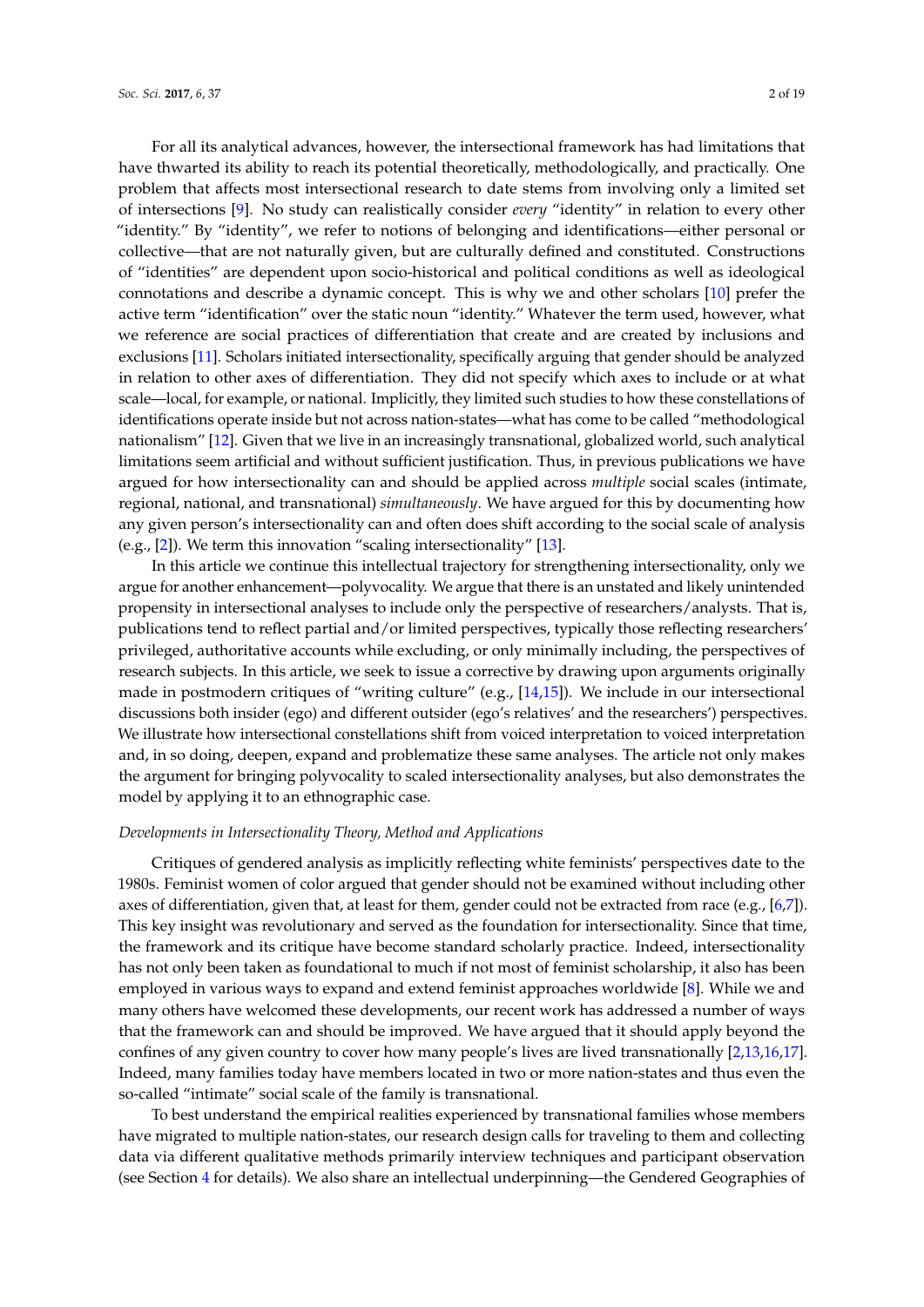Power (GGP) framework. GGP was developed precisely to address gender in transnational migration processes [18,19]. We offer a brief overview here of GGP in order to establish its relationship to intersectionality. GGP is comprised of three analytical elements: socio-geographic scales (from the corporal to the transnational), social locations (a synonym for the feminist term "standpoints"), and power geometries (adapted from Doreen Massey [20] to underscore people's agency given their social locations). The principal rationale behind GGP was to address how gender was not explicitly included in early efforts to examine intersectionalities involving transnational migration. That is and to underscore GGP's role in comparison to intersectionality's, GGP was focused on bringing gender "in" to existing studies of transnational migration and migrants' lives. The intersectional framework, in contrast, was developed to address the need to consider gender along with additional axes of differentiation in studies that focused largely on sub-national phenomena.

This article, however, brings these two related efforts together. What we have argued recently is that intersectional analyses need to address more intentionally the multiple, related socio-geographic scales in which people live their lives. We have termed this approach "Scaling Intersectionality" (SI) [13]. In our theoretical, methodological and empirical explanations of SI we show how the same individual's or group's constellation of identifications varies with regard to social status and power when analyzed at the domestic scale, for instance, versus the regional, national and/or transnational scale. Hence, each person as well as each group and institution can and should be examined intersectionally across various scales *simultaneously*. That work also sheds light on the fact that most intersectional research is conducted within and not across nation-states. This "methodological nationalism" is a major limitation that does not capture sufficiently how people's intersectional identifications vary according to various sociospatial and temporal contexts. In a subsequent article [2] we applied SI to a concrete case: education as a type of public policy, past and present. It is a case that is both shaped by and shapes people's multiple social locations.

To date our efforts to enhance intersectionality have been illustrated using ethnographic studies conducted in Malaysia and Singapore (Thimm) and in India and the USA (Chaudhuri), although we specifically focus only on Thimm's data in this article. We also draw upon previous transnational research by Mahler in Central America and the USA, also ethnographic, which is not incorporated here empirically but informs our theoretical approach. In our research we study transnational families whose members are far-flung within and outside their birthplaces. We collect qualitative data—particularly through interviews and participant observation—because we have found that qualitative data is critical to the work of intersectionality. At its core, the framework is about interpretations, about people's perspectives on their and others' lived experiences. It is not the kind of work that lends itself well to hypothesis testing with quantitative methods. When such qualitative research is designed carefully, it not only yields thick intersectional analyses of individual subjects' social locations across various social scales from their perspective; it can also produce the same quality perspectives from others who are in a position to know any given subject's positionality. Research methods are mentioned here (but developed for the case study in particular in Section 4) to identify that to date individuals have been our core unit of analysis. In this paper we begin to argue for and illustrate how intersectionality can be expanded beyond individuals to social networks.

Whereas in our most recent papers we have presented scaled intersectional analyses of our interviewees' lives from our own scholarly perspective, in this paper we embark on a polyvocal approach. This means that we present and offer for comparison not only our perspectives; we also precede our analysis with that of informants' own perspectives on their social locations. Additionally, we include the perspectives of people close to the interviewees—typically relatives, but also some knowledgeable friends. In sum, the subject's/informant's social constellation and status is given three separate times. Each perspective varies from the others in content as well as degree of intersectionality and inclusion of socio-geographic scales. We do not attempt to evaluate each perspective in terms of veracity; rather, we agree with other scholars [21] that all perspectives are partial and even multiple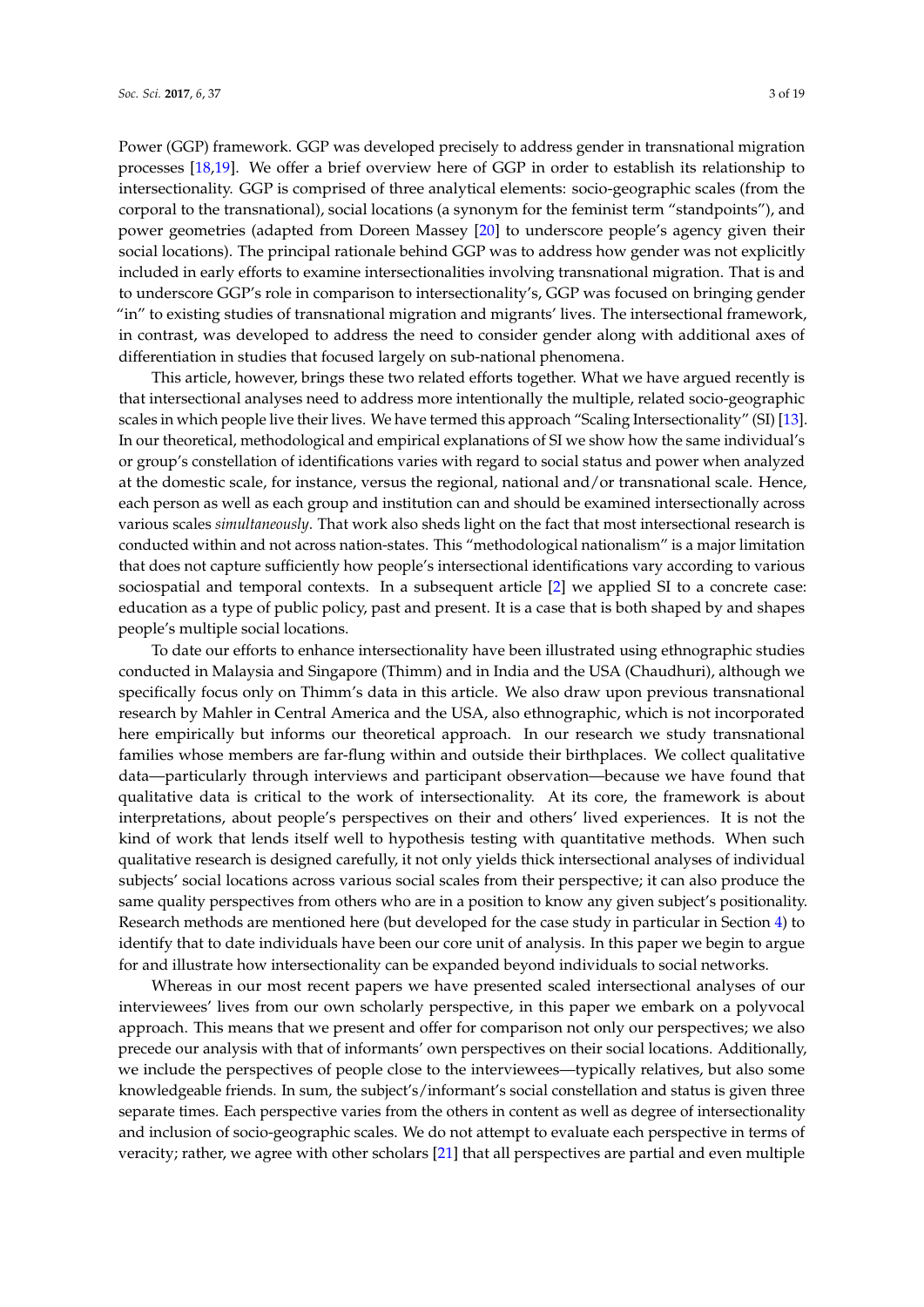perspectives do not produce comprehensiveness or exhaust all analytical avenues. Rather, our purpose is more modest.

By bringing in multiple, simultaneous intersectional positions and narratives, the aim of this article is twofold: First and most importantly, we believe that such polyvocality more accurately reflects how people understand themselves and their relations to others. That is, people both identify with and are identified by their various axes of differentiation; additionally, our identifications shift based on social context. Second, we believe that polyvocality is a necessary innovation for enhancing *intersectional* research methodologically. It makes explicit the analytical lens(es) through which intersectional research peers—as insider (ego's perspective), as close outsider (friend's, relative's, foe's perspective), and/or as more distant outsider (researcher's perspective). We fully acknowledge that the list of potential perspectives exceeds those we consider in this article. We have chosen a subset focused on kinship/family networks given our own data and the fact that most people know that at least some family member interprets their social relations and standing in addition to themselves. In this sense, we are interested in analyzing how an individual's experiences influence and are influenced by intersectional identifications and how these, in turn, develop and shift according to the social location of the individual and her close counterparts. That is, to underscore the point, people are not just products of their contexts. They not only conform to laws and norms but also transgress, change, and eradicate them. What all these actions and interpretations mean for different participants varies, however. That is why we argue for polyvocal intersectionality. We are not satisfied if we understand someone's standpoint when we only investigate her perspective or that of the researcher's. Rather, we improve accuracy and nuance by gathering and then comparing and contrasting individuals' views against those of their social networks. In what follows, we briefly summarize the background to polyvocality as a postmodern and feminist research and writing strategy and as an essential element of the "Writing Culture" debate. Further, we discuss various types of insider/outsider viewpoints on the way to a proposed polyvocal methodology that we anticipate will enhance and continue to advance Scaling Intersectionality. Lastly, we apply this very analytical model to one case from our empirical research: that of Thimm's ethnographic study done in Malaysia and Singapore [22]. We will open the case with the voiced perspective of one of Thimm's key informants, then switch to the perspective articulated by her mother and father, and end with our scholarly and ethnographic perspective.

# **2. Questioning Scholarly Authority: Postmodern Questions and Polyvocal Replies**

Beginning in the 1980s and spurred by James Clifford and George Marcus's highly influential volume *Writing Culture* [23], cultural anthropologists engaged in a raging debate about ethnography. In that discussion, the heretofore presumed objectivity and scientific authority of ethnographic writing was challenged yielding a multitude of critiques of the ethnographic enterprise and of qualitative inquiry more generally. Could these ever be accepted as anything other than subjective perspectives and, if so, might it be better to embrace rather than remedy reflexivity in knowledge production and dissemination? These questions and debates absorbed anthropologists and other qualitative researchers who acknowledged the existence of implicit and/or explicit biases in researchers' accounts and counterweighted them by emphasizing authenticity and authority in respondents' voices (e.g., [14,15]; see below for details). They also reflected and helped to produce larger academic inquiries into authority and authoritative presentations given that most knowledge production under globalization emanates from institutions located in advantaged countries. Could scholars occupying privileged positions in universities of the Global North overcome their positionality? What (post)colonial perspectives could counter-balance or permanently imbalance the presumptions and assumptions embedded into the scientific process? The turbulent 1980s were followed by years in which these and similar questions produced nuanced debates around the "crisis of representation" particularly for ethnography. Arguably, Ruth Behar and Deborah Gordon's [24] *Women Writing Culture* was one of the most influential books that specifically engaged with gender with regard to critiques of ethnography.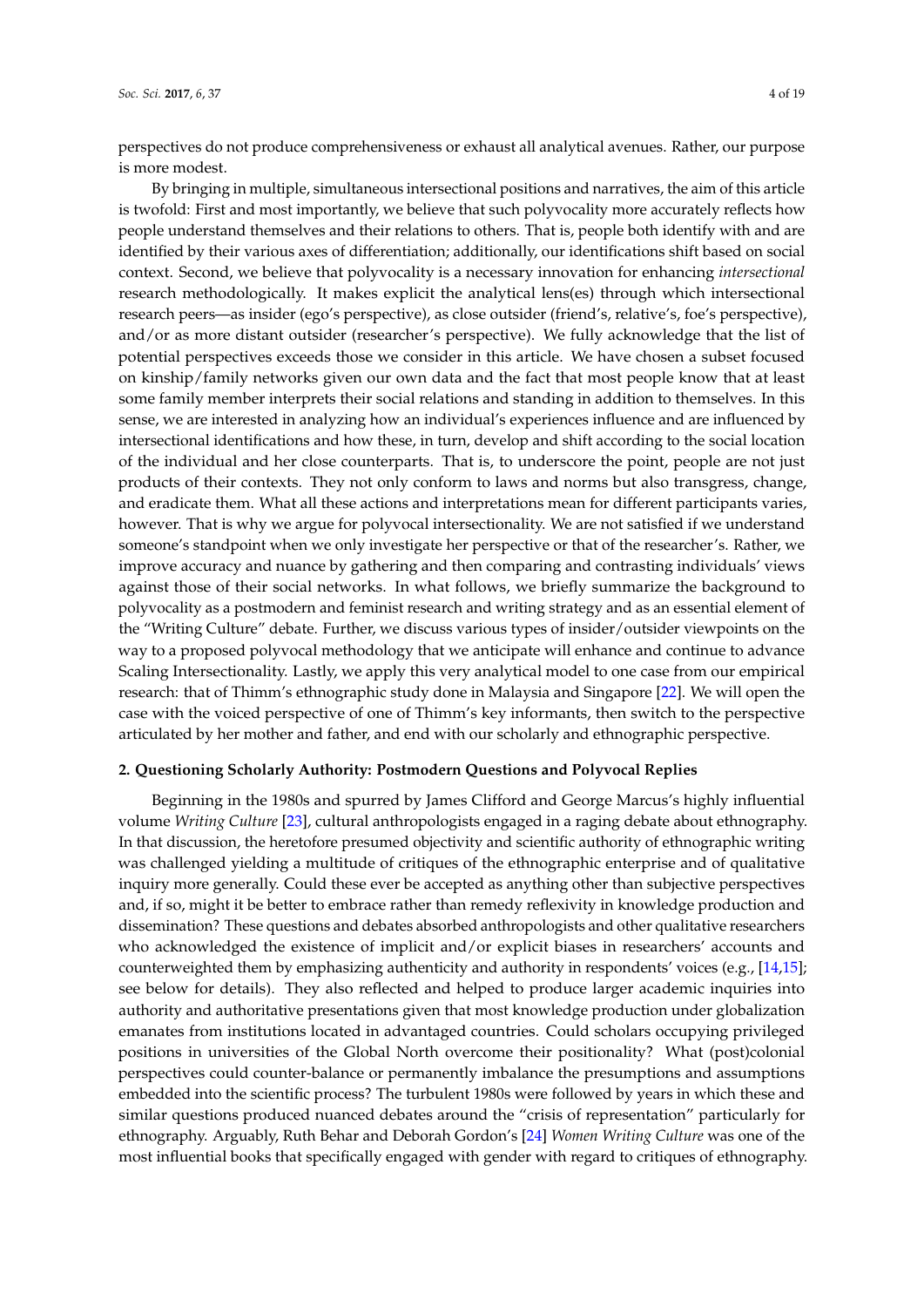In the book's introduction, Behar ([25], p. 15) asked key representational queries that would prove highly influential for feminist research then and now:

Have ethnographic authority and the burden of authorship figured differently in the works of women anthropologists? What is the cultural logic by which authorship is coded as "feminine" or "masculine", and what are the consequences of those makings? What kind of writing is possible for feminist anthropologists now, if to write unconventionally puts a woman in the category of untrained wife, while writing according to the conventions of the academy situates her as textual conservative?

These are serious questions, and responses to them are not easily forthcoming. One commonly accepted approach to the issue of "ethnographic authority and the burden of authorship" is to have the scholar/author present herself in a self-reflective way in her writing. That way she can examine herself, her standpoints and her interpretations much as she would analyze "others" in classic ethnography. By using this approach, scholars began incorporating multiple interpretations of their data—polyvocality in its most basic sense. This postmodern research and writing strategy questions the researcher's authority in the process of representing the so-called "other". There have been many approaches to operationalizing this critique, this early polyvocality, however (see, e.g., [26–31]). They range from merely ensuring that different perspectives are voiced with minimal intervention by the researcher, to having the researcher curate those voices to some degree, to co-producing texts with research subjects and/or activists ([32], p. 38). One influential example is found in Lila Abu-Lughod's influential [14] book, *Writing Women's Worlds*. A post-colonial and feminist standpoint ethnographer, she opted to have participants' narratives appear without her commentary or interpretation. She does, however, begin her book with a highly theoretical introduction that can be read before, after or never depending upon the reader's own interest and perspective. In so doing, Abu-Lughod elides requiring readers to socially locate herself as the analytical authority though she also reserves some scholarly positionality. Another important example is Margery Wolf's *A Thrice-told Tale: Feminism, Postmodernism, and Ethnographic Responsibility* [15]. In this book, Wolf writes three versions of the same ethnographic event from her fieldwork in Taiwan. One version or "voice" is a purely fictional account—a story she wrote that could explain the event. The second version is a kind of rough draft voice, the version reflected in her own field notes, and the third version reflects her scholarly, academic voice. Wolf explains why she chose this unusual "writing culture" approach in her introduction not unlike Abu-Lughod. However, Wolf highlights how all ethnographic writing is subjective; the question is not if it is or not, but the degree of subjectivity.

Polyvocality also emerges from the perspectives and concerns of feminist research by and about women of color and lesbians. Many of these women write from their own experiences of marginalization within the academy. These women also remark how their communities' voices have been among the least heard in society. As indicated above, they are the scholars who innovated intersectionality and therewith marked the dominant feminist critique as white, univocal and exclusive [9]. Wairimu Njoya [33] examines this issue in the field of political theory; Amanda Coffey and Sara Delamont [34] for educational research. Their critiques argue that it matters not only which voices are heard, but also, *how* they are heard. Dominated voices arguably need their own expressive forms but, these scholars argue, they have largely been forced to adapt to dominant voices. Otherwise, they might not be heard at all [35,36]. There is an alternative, however. With polyvocality each voice emanates from its own stage instead of competing from the same platform for access to time and space. With polyvocality voices can be analyzed simultaneously or separately. Thus, it is a flexible, collaborative approach to knowledge production and dissemination, one that implicitly or explicitly challenges classic publication practices. Yet, as Coffey and Delamont ([34], p. 139) argue, "texts are still authored—and selected, collected, edited, presented, written, crafted and read." Most of this production occurs behind the scenes by academics and therefore is not typically scrutinized. In this sense, polyvocality as a creative alternative strategy of textual production does not yet resolve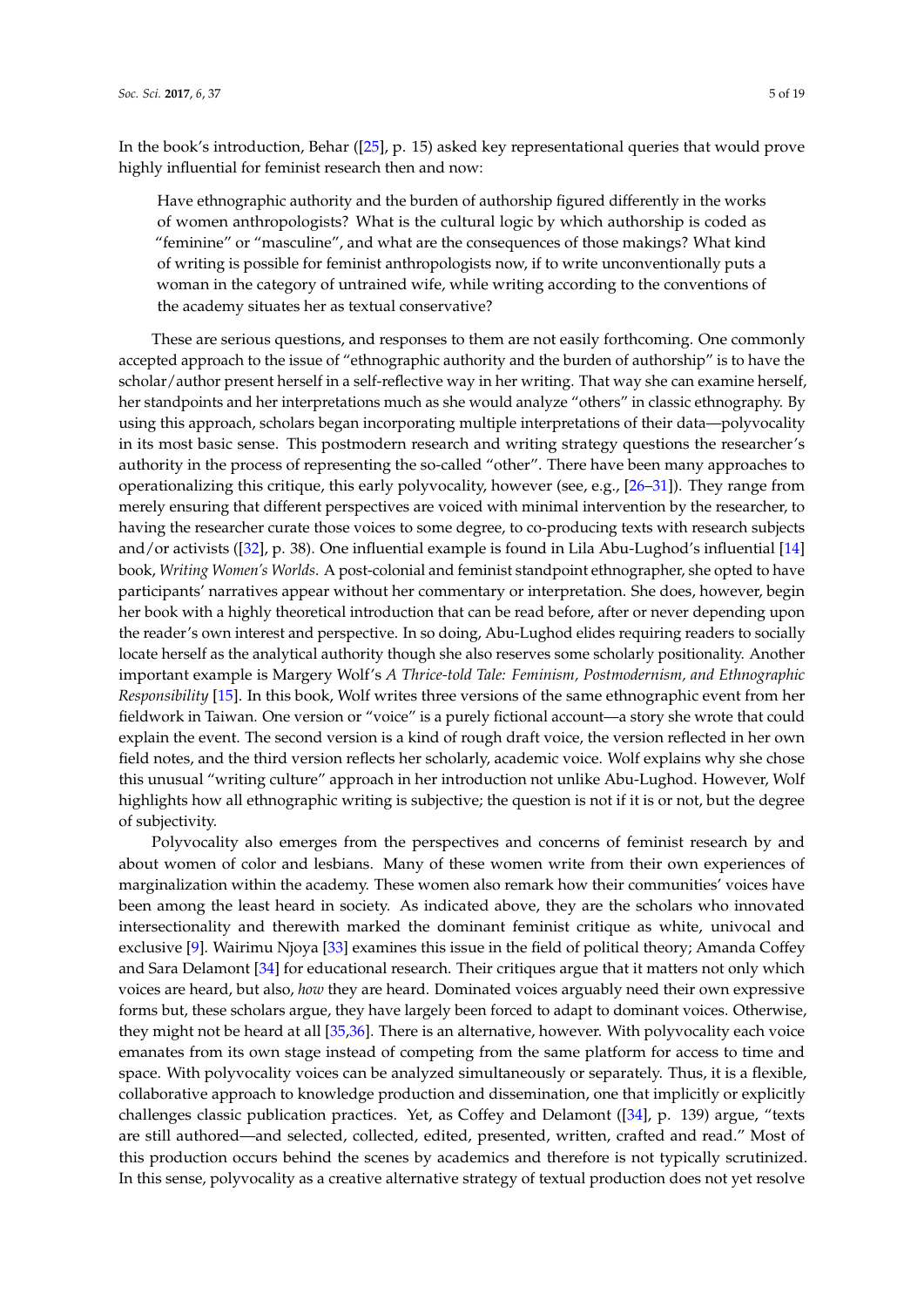the major issues; there are numerous contemporary feminist researchers working toward that goal  $(e.g., [32,33,37]).$ 

#### *2.1. Multiple Voices through "Emic" and "Etic" Perspectives*

At this point we take an analytical step back in time from the invention of polyvocality to an important precursor that we wish to use in this article: anthropologists' differentiation between "emic" (insider) and "etic" (outsider) perspectives. The distinction dates back to the 1960s after a U.S. linguistic anthropologist, Kenneth Pike [38], invented them by drawing upon the linguistic concepts of phonemics (the study of sounds in a particular language) and phonetics (the study of sounds and sound systems in general) (see [39], p. 172). Pike adapted the methodological tools developed to study linguistics and applied them to the study of cultural perspectives. It subsequently has become commonplace among anthropologists to associate a cultural insider's understanding (i.e., research subject) with the "emic" perspective. In contrast, cultural outsiders' perspectives are characterized as "etic". Anthropologists' work, then, is almost invariably "etic." As a basic distinction, this emic/etic framework can be helpful, but it is also too binary. It presumes a firm and unproblematic boundary between "us" (the researchers) and "them" (the subjects). This is untenable for those who affirm postmodern, feminist, and particularly intersectional approaches. Therefore, we do not advocate for this type of simplistic "bivocal" approach either. However, we do not wish to throw out the proverbial baby with the bathwater, either.

That is, we deliberately assert here that polyvocal analyses need to differentiate—at a minimum—between insiders' and outsiders' perspectives. While only a starting point, this is a meaningful point of departure. In empirical research it would be extraordinary if researchers could collect and voice every possible perspective on a phenomenon. However, this is just not feasible. Therefore and as a conscious compromise, we propose in this article that there be, minimally, three voices in any polyvocal analysis: the emic view (ego or insider) and two etic views. One of these etic views emerges from what we will call for heuristic purposes the "family etic" perspective. This is the view reflected by someone very close to the ego such as a close family member or friend, someone who thus sees the ego from a cultural insider perspective but still remains distinct from the ego. There could, of course, be multiple "family etic" perspectives, but we argue that at least one is important to include as an intermediate voice between the ego and the analyst. Thus, the third voice in our polyvocal model is the researcher's. The researcher is trained to see both within and beyond the specific cultural context in which the ego is situated. That does not mean that the researcher is immune to subjectivity. Quite to the contrary, we subscribe to the Writing Culture critique that everyone is subjective. That is, even the researcher can be a cultural insider but can provide an analyst's etic perspective. Existing literature on qualitative research identifies different stylistic genres through which the researcher tells her subject's story. For example, Warren and Karner [40] identify and distinguish among "analytic-descriptions", "narrative unfolding", and "sociobiography". Through the weaving of individual voices (emic and etic) together to tell a collective story, they show how each one of the genres can be a powerful mode of representation. What we anticipate will make a contribution here is that this type of intentional polyvocality will yield even greater insight into the complexities of individuals' (and groups') intersections. We turn to that now.

### *2.2. Interweaving Polyvocality with Intersectionality*

What we propose here is that intersectionality be conducted polyvocally. The primary rationale behind this recommendation is that the intersectional analysis of any given person will vary between her account of herself and others' accounts of her. We wish to make this explicit in research in order to continue the legacy of feminist scholars who have argued that the scholar's voice should not be the only voice. Thus we propose that intersectional analyses include—at a minimum—three intersectional accounts for any given subject: the subject (ego/emic), the subject's family member, friend, close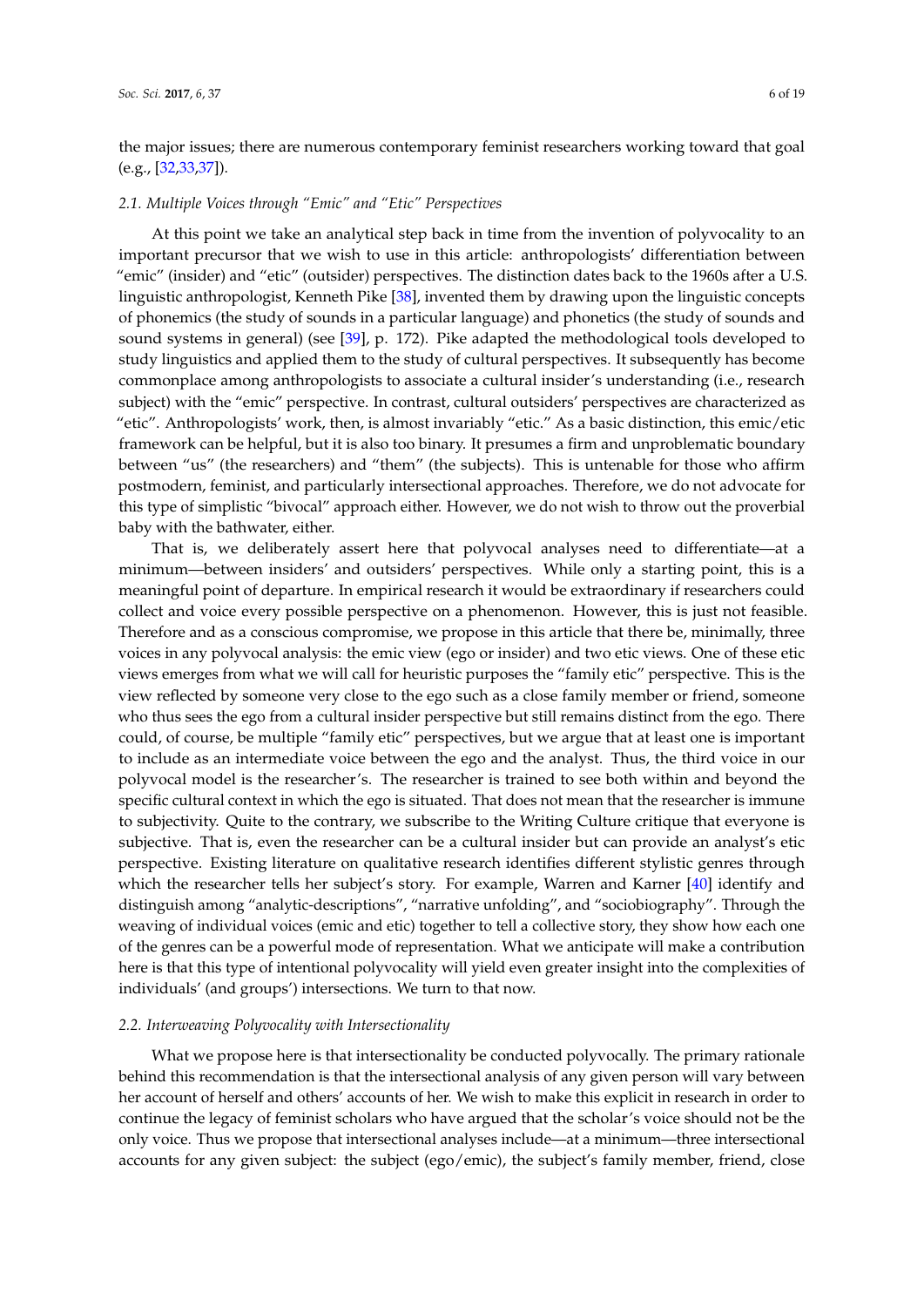associate (family etic), and the researcher (researcher etic). Of course, to accomplish this polyvocal intersectional analysis requires careful methodological planning and execution.

To operationalize this model methodologically then, we suggest that researchers collect data not only from a particular person or subject (ego). Rather, we need to collect that person's perspective and at least one additional person's perspective on the ego's data. We want to learn not only what a person says that she does and why she does it; we also construe as valuable the perspectives of others close to her who are asked to speak to what she does and why she does it. This second person(s) provides the "family etic" perspective that can and should scale intersectionally. That is, we gather a close outsider's views of the ego's social status and locations across different social scales—within the ego's family, the ego's additional local groups (e.g., religion, class, caste, race), the ego's nation, and also, when appropriate, the ego's status from the transnational perspective. We readily acknowledge that this is a huge undertaking! However, we underscore that people live their lives making most of these calculations on a daily basis. Our social science data collection and analysis skills, however, have not been finely tuned enough to hear how each strand of a person's own instrument combines with another, let alone how their instrument harmonizes with others. A symphony is a good metaphor for what we recommend. To date we have been lucky to hear the notes of one instrument, or perhaps just one string being played on an instrument of numerous strings. That is the individual's emic perspective or a scholar's etic perspective. We now advocate for hearing how multiple strings sound together—the emic, family etic, and scholar's etic. We hope that this approach appeals to readers, but we know that it is also abstract at this point. For that reason, in this article we not only make the theoretical case for polyvocal scaled intersectionality; we also provide an example of how it is realized in an empirical case.

### **3. Polyvocal Scaled Intersectionality: Applying Our Model to an Empirical Case**

The current article makes an argument for the added value of polyvocal scaled intersectional analyses and then we illustrate the approach with one empirical case. In our previous publications [2,13,16,17] we have already detailed our univocal analysis of empirical cases. In those articles we focused not on subjectivity but, rather, on scaling intersectional analyses—particularly the importance of the transnational scale. In this section, however, we focus on subjectivities, on polyvocal analyses. We begin the case by presenting the viewpoint of a main subject (informant) in the broader study. This is the insider or "emic" perspective of a woman regarding her own social positioning. To her voice we then add a close relative's viewpoint. Following classic anthropological terminology, this perspective is "etic" as an outsider, but we qualify it as "family etic" to indicate that it is someone who is very close to the original informant. Using data from interviews with the relative, we apply a scalar intersectional analysis to the degree possible given our data. Do family members or close friends view and voice the informant's social locations similarly or differently from the subject? How and why? What axis or axes of differentiation and scale of analysis are voiced and emphasized by close outsiders versus the ego? Lastly, we offer our (the analysts') perspective, which is the classic outsider's or "researcher etic" voice. By deferring our analysis to the end, we anticipate privileging the views of those closest to the social constellation we examine, a strategy that we feel would be thwarted if we began by detailing our own analysis and then offering others' perspectives. Nonetheless, we acknowledge that making this decision continues to reflect, not eliminate, our privilege.

### *3.1. Ethnographic Case from Malaysia and Singapore: Doreen Hemmy*<sup>1</sup>

The empirical case we provide is that of Doreen Hemmy, a woman interviewed by Thimm as part of her research into gender and migration between the Malaysian capital, Kuala Lumpur ("KL"), and

<sup>1</sup> Names used in this article are pseudonyms in accord with professional ethics and to ensure the confidentiality of the research participants and data.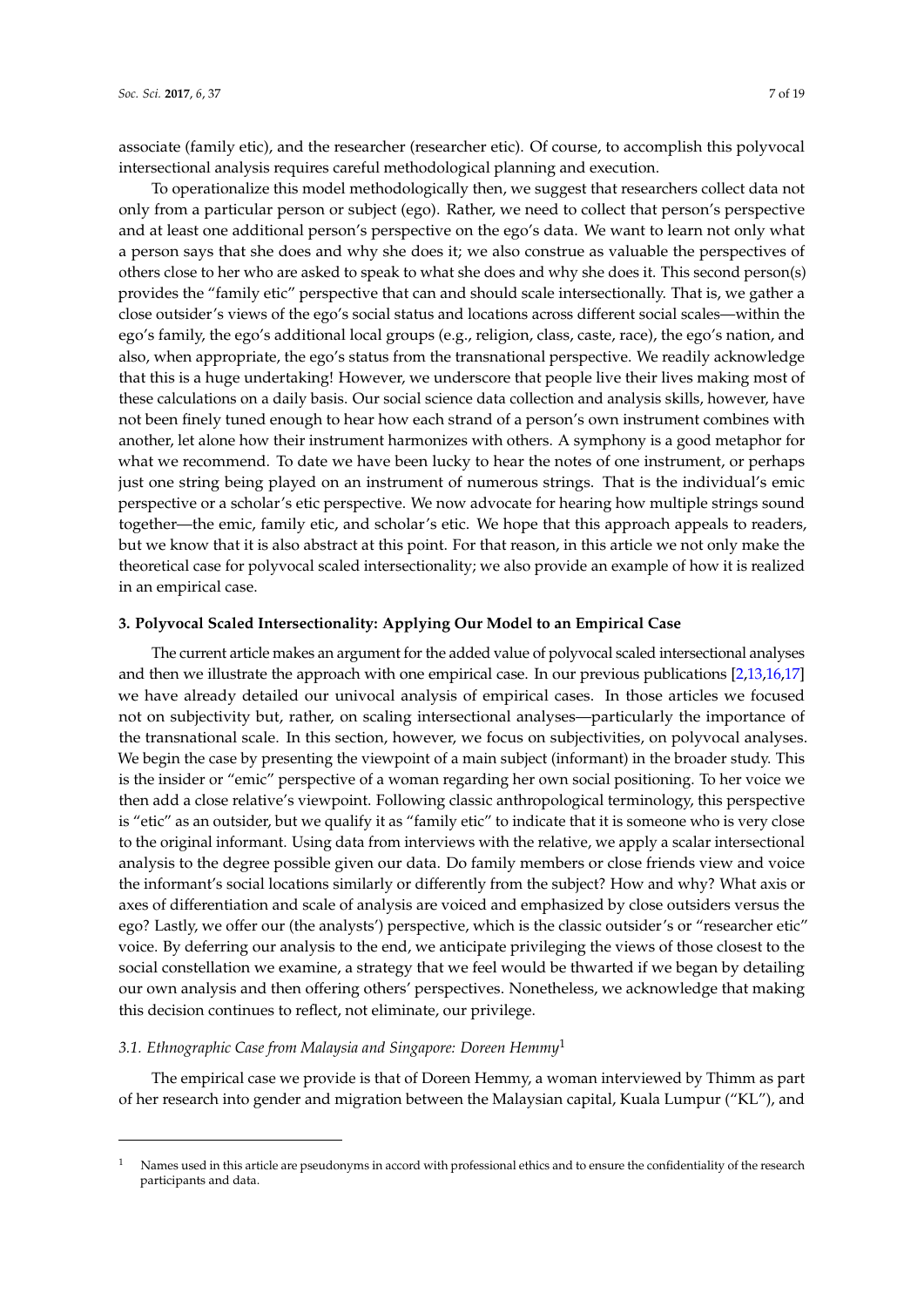Singapore [22]. Before proceeding with Doreen's own perspective, we provide here only the briefest of introductions to the case so that the emic and family etic voices that follow can be understood. In 2003, Doreen migrated as a 15-year-old girl from KL to Singapore, where she completed her secondary school education with an ASEAN-scholarship from the Singaporean government. As explained below, Doreen was viewed as a "foreign talent" whose immigration and education were underwritten by the Singaporean government. After high school, she received a scholarship to an elite college there and, after that, another to the National University of Singapore (NUS). At NUS, Doreen studied English Literature from 2007 to 2011 and graduated with honors. During her undergraduate years she also studied abroad in Europe. As a condition of her scholarship, Doreen was obligated to stay and work in Singapore after graduation. She did so for several years. After more than 10 years abroad, Doreen moved back to KL in 2015, where she rejoined her family, none of whom had emigrated, and enrolled in law school.

### 3.1.1. Doreen's (Emic) Perspective

During her first interview in October 2008, Doreen discussed her social background and identified how she socially located herself at that time:

I am Eurasian. My mother is Chinese. My father had a Dutch father and a Sri Lankan mother; she was a Tamil. In Malaysia, the society is segregated into Chinese, Malays, Indians and Others. I am officially classified as Others. So . . . in Malaysia, I don't have any race! I'm just Others! ( . . . ) But, culturally speaking, I'm practicing mostly Chinese cultural elements, so there is no need to adjust in Singapore [where Chinese are a demographic cultural majority]. In my family, the most important elements are the Chinese and Christian. All my close relatives are Christians. Christmas and Chinese New Year are the two biggest festivities in my family.

Six weeks later, Doreen further elaborated on these issues after she was asked about the different cultural backgrounds of her ancestors. She said,

I have no idea about the Netherlands or Sri Lanka, I don't know what kind of Dutch or Sri Lankan cultural elements could have been part of my life! I don't have any connections to such elements. I mean, I really don't have any race! I have the feeling that I do not belong to anything. The Chinese part is most important for me since I have a very strong relation to my mother's family. But I don't even look Chinese. Actually I think that this is a reason why I like postcolonial literature. Because postcolonial theories deal with people living between boundaries and at the margins of society; it's about how they cross spaces and how hybrid identities are created. This crossing of boundaries and identities, the hybridity ... I find this within myself. Postcolonialism is very much about myself and how I live in spaces 'in-between.'

In Doreen's commentary from 2008 it is clear that she understands how she is classified ethnically by the societies in which she has lived. In Malaysia she does not enjoy any recognized ethnic group status. She is an "other." Meanwhile, in Singapore she is deemed Chinese despite her mixed background and her own sense of identification. She expresses and embraces her multiethnic background, her hybrid identity. Nonetheless, at the social scale of the family she feels most strongly attached to her Chinese heritage largely due to her strong relationship with her mother. This identification appears to have been strengthened in Singapore. When asked about her social positioning there, she responded,

It is okay being in Singapore. Actually, this is not an important question for me. I neither feel disadvantaged nor preferred. I myself, here in Singapore, I feel most comfortable with people who speak English [her mother tongue]. Being or not being Chinese is not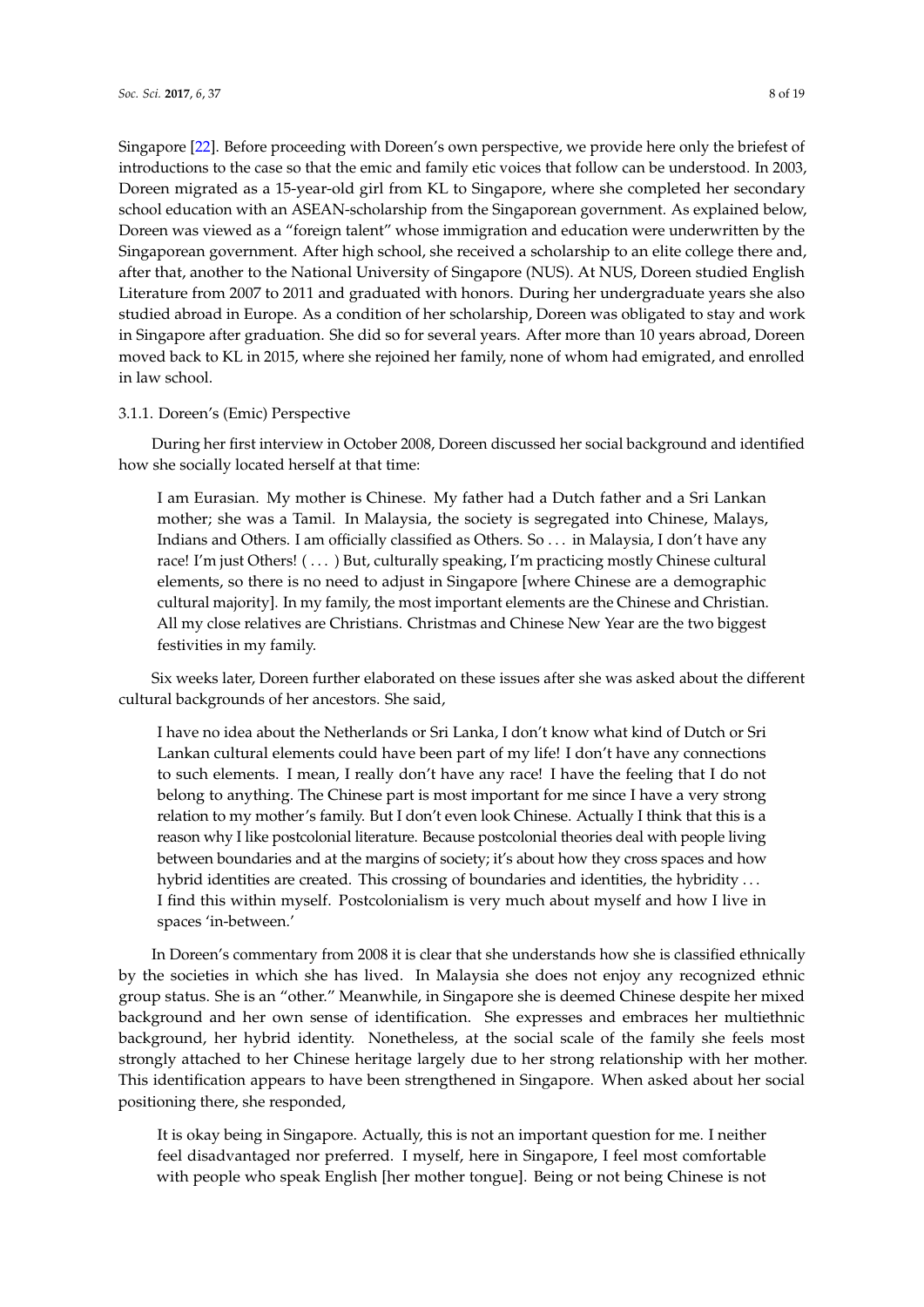that important. My life in Singapore made me be so used to the English language. I even increasingly approach people in Malaysia using English and not Malay.

When Doreen was interviewed again in 2010, two years after the initial interview, she spoke about her relationship to her church.

I want to change my group in church. I don't supervise my girls' group anymore because they should lead their group now by themselves. I want to participate in a Church group where Malay is spoken. I can practice my Malay then and that [Malay-speaking] group needs some support.

From this interview, then, Doreen expresses something of a return to a stronger KL identification than before.

To summarize Doreen Hemmy's emic perspective, she recognizes that how she is socially positioned and perceived varies from Malaysia to Singapore. She is able to mobilize different identifications from her background in each society. Ethnically, she originally appeared to embrace her Chinese heritage over her Dutch and Sri Lankan background, and two years later she was moving further toward Malay, at least in her language practice. It is likely that her education has made her more conscious of these phenomena, helping her to find a comfortable mixed identification with "hybridity." Most consistent is her religion, which, unlike other aspects of her stated identifications, remains firmly Christian. Had Thimm been researching these issues in depth during the time of the interviews, she would have pursued these topics more. However, the need for understanding Doreen's own perspective (as well as those of close others—family etic) to accomplish our purpose in this article means that the body of empirical data we have at our disposal from Thimm's original research is less than ideal. We address that issue as a limitation later in the article. Regardless, we hope to have provided Doreen's voice in this section, albeit not as fully fleshed out as is desirable, and now move into a discussion of her parents' perspectives as an example of how a family etic analysis can contribute to a more holistic intersectional analysis overall. The parents' perspective also suffers here from the same empirical limitations as Doreen's emic perspective, but we provide it as an example—not a full-fledged model—of how those close to a person tend to see that person's social positioning neither exactly as the person herself does nor as the outside researcher would. To underscore a fundamental point made earlier in the article, our feminist position is that there is no one truth but, rather, all perspectives are partial. Moreover, whereas the inclusion of family etic perspectives may multiply subjectivities, this does not mean that these combine into an "objective" perspective, however holistic. Rather, our view is that data collection and write-up are always informed by the researcher's positionality, in addition to that of her subjects. Thus, when we collect and present multiple perspectives on any given phenomenon, we may get closer to but never arrive at "the truth."

### 3.1.2. Doreen's Parents' Perspectives (Family Etic)

In June 2009 Doreen's mother, Magdalena, was interviewed by Thimm but, again, not with the direct intention to gain her perspective on Doreen's identifications. That has to be imputed from the interview transcript. What follows are excerpts that provide the most valuable, though partial, information. "Well, she didn't want to worry us," Magdalena related, referring to when Doreen was very sick while in Singapore. "I know she was so sick and she stayed in her hostel room. She had very good friends there from the church. So she always had friends who came to see her when she was sick. So that will be sort of a compliment she is not really alone. Because she had a church family, she has very close friends in school." Later on during the same interview, Doreen's mother returned to this theme. "She is very independent [in Singapore]! I think she never gives us cause to worry. I always tell a friend, that, you know, she is very strong in her Christian beliefs. She knows her values . . . she is always kept under the values, the Christian values. So we don't worry, there is no reason."

In her interview to this point, Magdalena made no mention of language or ethnicity as Doreen did in hers. Rather, for Magdalena the axis of differentiation she raises several times is religion—that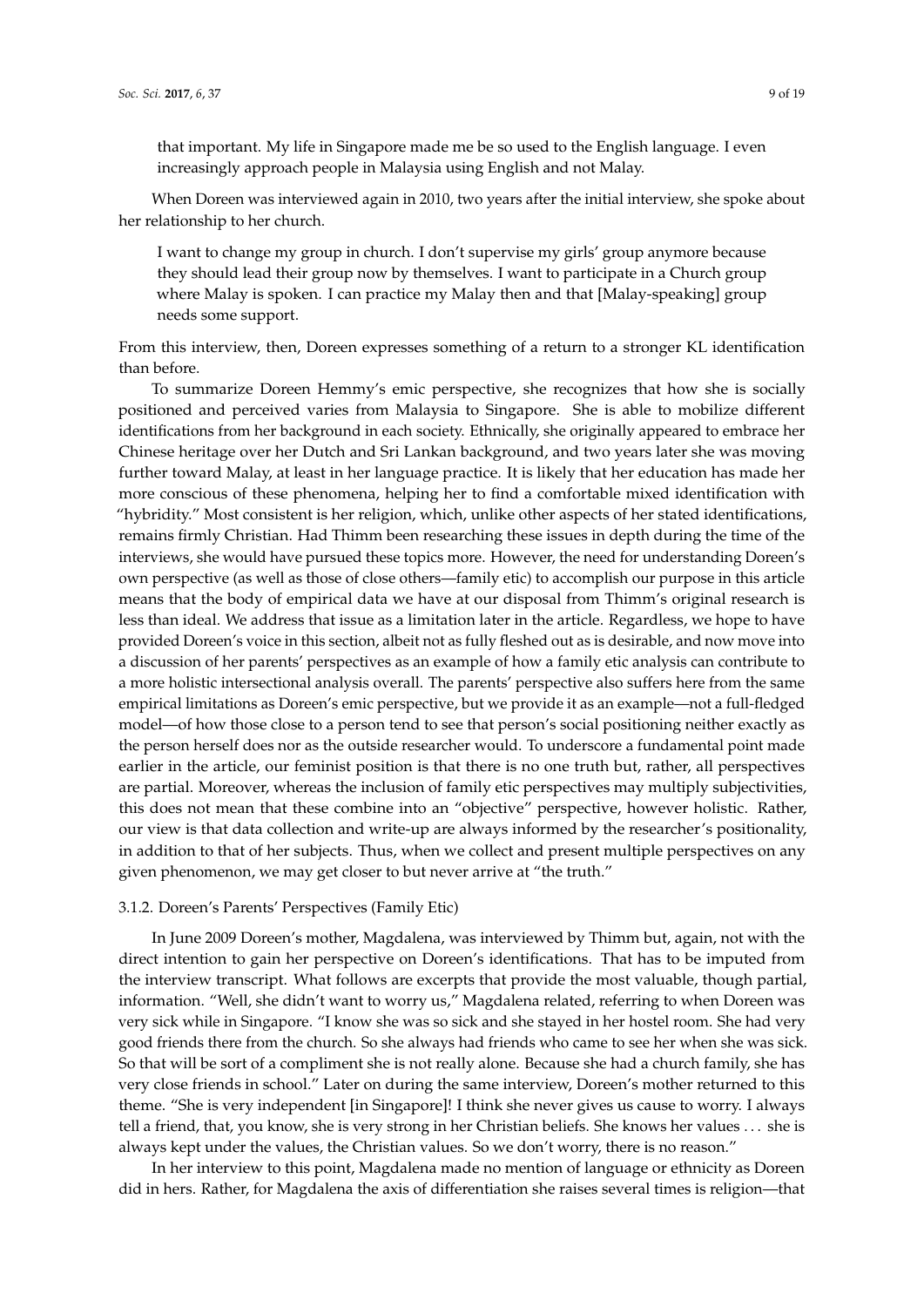her religious peers constitute Doreen's family while she is physically away from her natal family. It is important to note here that Magdalena's perspective is not equivalent to Doreen's, though there is some overlap. The emphasis is different. It is not that Magdalena ignores ethnicity and language completely; they are just not as significant to her. That is, later in the interview Magdalena spoke about how Doreen had to repeat some high school in Singapore because "our education system is in Malay. So her education [here in Kuala Lumpur] was always in Malay. And then in Singapore [it was]

in English." She is aware of the ethno-structural challenges Doreen faced but she does not dwell on them. Rather, it is Doreen's father, Nicholas, who focused on the relationship between ethnicity and schooling when he was interviewed in 2009:

I think basically all this [education-related issues] is a question of opportunities. Because, if you are a non-Malay [like Doreen], you don't have so many opportunities. So a lot of the business community, they have more opportunities in Singapore. So who are the brains in Singapore? I think the education system in Singapore is open, where people have opportunities. I remember when Doreen was in her first year, she found the education exciting. Because here [in Malaysia], the standard has to be lower because of the Malays. So she always felt that she could obtain more there because of the education system. [Here in Kuala Lumpur] they lower the standard because of the Malays.

Nicholas expresses an understanding of ethnicity and opportunity structures that neither Doreen nor her mother raised with the same sense of importance. Given the purpose of our article, it would have been better had Thimm specifically asked Nicholas to socially locate his daughter and thus we could have directly compared and contrasted his (family etic) perspective with that of his daughter and wife. However, the research design was slightly different. We nonetheless see that each family member emphasizes different axes of differentiation in Doreen's intersectional constellation. In so doing, each adds more detail to the picture that develops. The sum is greater than its parts, but that same sum continues to be partial. It is now time to add another perspective—that of the researcher/analyst's etic portion.

# 3.1.3. Researcher's Etic Perspective

At the outset, it is important that we note the following: the researcher's voice we add now echoes a multitude of data gained and interpreted during long-term ethnographic research. Ethnographic research generates extensive and in-depth knowledge through informed exposure and analysis over time. Therefore, we anticipate introducing more detail and nuance to this article's polyvocal scaled intersectional inquiry into Doreen Hemmy than has been presented to this point. Given the greater abundance of empirical data we enjoy, we will attend more systematically to the scalar aspects of our model. Our discussion begins at the family or intimate scale of analysis before turning to the national and transnational scales. The first axis of differentiation we focus on is gender since this involves one of the case's more profound social shifts and because Thimm's data were collected with a focus on gender.

To understand Doreen's social locations, whether emically or etically, it is critical to know about not only her mother, Magdalena, but also about her aunt Laura and their mother—Doreen's grandmother. Both Magdalena and Laura enjoy professional jobs. Magdalena is a secretary who has worked in the Finnish embassy in Kuala Lumpur since 1983. She graduated from school with a General Certificate of Education. She joined secretarial school after that but did not finish a degree program. Instead, she began her secretarial career. Later on, she received an offer to study journalism at a university in the Philippines but did not go owing to personal circumstances. Her youngest sister, Laura, was thus the first female in her extended family to earn a university education. She works as an editor at a major Malaysian newspaper. Laura was able to pursue journalism because she earned a scholarship to attend university in Hawaii and migrated there. She exceeded her siblings' educational achievements given that they, including Magdalena, had to attend to obligations within the nuclear family (see [41], p. 33).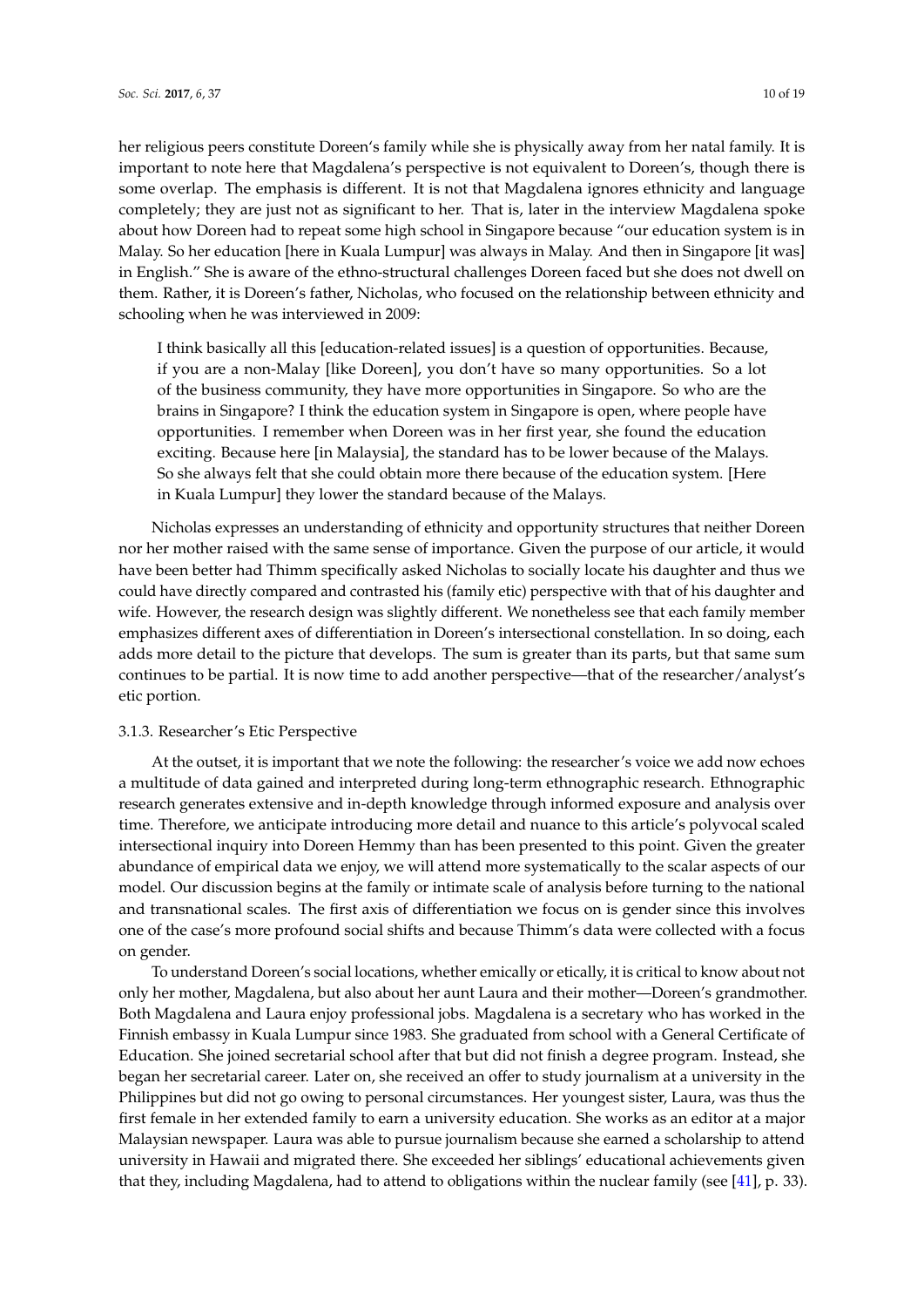She was also advantaged by the fact that her mother, Doreen's grandmother, made the decision to send her children to English-speaking and Christian schools. A non-Christian, Hokkien-speaking Chinese, Doreen's grandmother chose to educate her children in these types of schools after British colonial rule ended because she regarded them as most likely to prepare her children for future social mobility. During her interview with Thimm, Magdalena explained that it had been her mother, not her father, who pushed her children to achieve higher and better education. To pay for her children's school fees, Doreen's grandmother worked extremely hard in the rice paddy fields.

What made Doreen's grandmother particularly unusual and especially interesting in terms of gender was that she strove to educate her daughters as well as her sons ([42], p. 132). This was not typical for Malaysia during the 1950s and 1960s; at that time, educating sons was normative. Moreover, this same time period witnessed women's struggles as part of anti-colonial movements. In the course of these struggles and debates, women, particularly urban middle-class Chinese Malaysians, sought to enhance their social status in the society through formal education ([43], p. 34). Upon Malaysia's independence from Britain in 1957, institutionalized education took on an increasingly important role for social mobility, and the period also marked greater opportunities for women. These national-level changes affected the opportunity structure faced by Magdalena and Laura, with Laura most able to capitalize on them. In Thimm's interview with Magdalena, she reflected upon how her mother overcame her own educational disadvantage in order to devote herself to breaking new ground for her children, including her girls:

Yes, education is like the most important thing. Even my mother, she... because her parents were from China. [They were] very old-fashioned, and they didn't believe in sending the daughters to school. So my mother is about 82 years-old now and she never went to school. But she knew the value of education. So she always would tell us, you know, 'I can give you money but there is no use [in that]. The best thing I can give you is education.' So this is the same thing that we... this kind of value that we also have and pass to our children.

We now shift our scalar focus from Doreen's family and extend it to the national and transnational scales since Doreen's educational path took her from Kuala Lumpur to Singapore. When asked if Magdalena planned to educate Doreen abroad or if that move had been merely a stroke of luck, Magdalena responded, "Well, we had sort of heard about this scholarship, the ASEAN-scholarship [...]. It was always in our mind that, you know, when she gets to a certain age, she can try [to apply]. So...I don't think there was any other option. Either this or nothing else." Thus, Doreen's parents strategized from early on to send her abroad. Why would they take this approach? To answer this question requires a discussion of the educational opportunity structures in Malaysia, to which we turn now.

In Malaysia, being non-Malay, especially ethnic Chinese, is currently a disadvantage given Malays' demographic and political power there. The converse is true in Singapore, where Chinese dominate ([44], p. 9; [45], p. viii). The ethnic axis of differentiation, however, has shifted over time in accordance with historical processes that merit discussion. Under British colonial authority (1786–1957), Malayan society—the landmass that is now separated into Malaysia and Singapore—was segregated by what the British termed "race" and "culture," categories still largely operative today ( $[46]$ , p. 4). A principal vehicle for achieving and maintaining this distinction was schools that segregated students along ethnic lines, but also by gender, class, and religion [47]. There were two types of British, English-speaking schools: National "Free-Schools" and private boys' and girls' schools founded by Christian missionaries. In the girls' schools, the students were taught English language and housekeeping. To educate them in reading, writing, mathematics, and geography like in the boys' schools came second ([48], pp. 14–16). Social mobility on the basis of British, i.e., English-speaking and mostly Christian, education was therefore most profitable for the urban male Chinese population. The same continues to be true now. At present, approximately 90% of the non-Malay population, particularly those of Chinese heritage, attends independent schools with English, Mandarin, and/or Tamil as the language(s) of instruction. These schools are, in part, still Christian-oriented ([49], p. 69).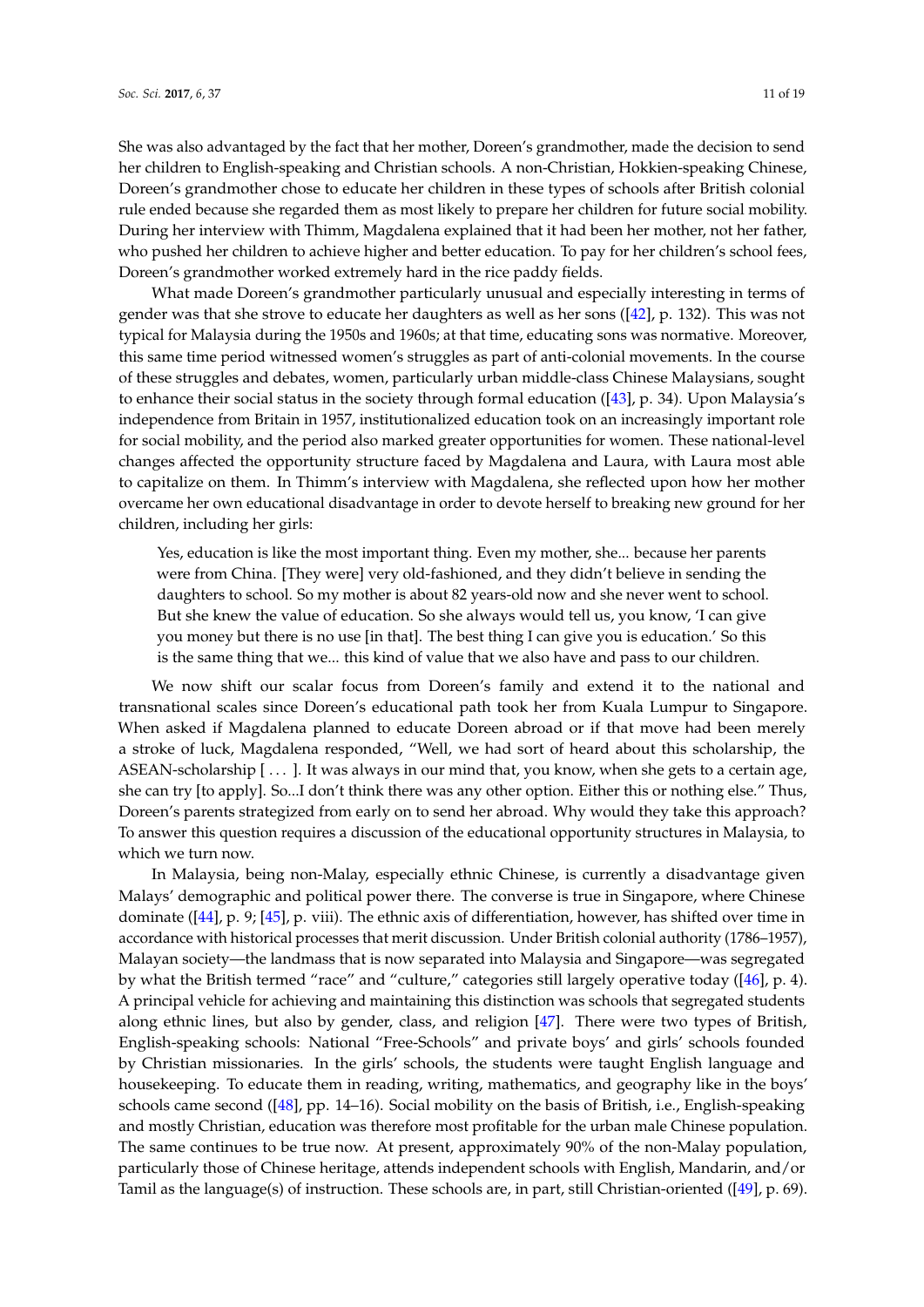Another form of current independent schooling stems from the English-speaking, Christian Mission schools, which have existed since British colonialism. Though somewhat changed from that era, they apply a similar model. One example is the Methodist Girls' School in Singapore, which Doreen attended.

Malaysia's other major ethnicities, the Malay and Indian populations, usually could not afford the English-speaking and Christian schools during colonialism because they did not get the same support from the colonial government as the Chinese did. The British colonialists not only favored the Chinese, but male Chinese were particularly advantaged since the British employed them as intermediaries in the trading sector ([50], p. 17). This male, English-speaking, Chinese elite was challenged and shattered in the 1970s when the postcolonial Malay-dominated government reversed their privilege and, instead, favored the education of Malays and girls. This shift intersected with Magdalena and Laura's life trajectories, opening up avenues to their education—as girls but not as Chinese—from which they had previously been excluded. By educating women, the Malaysian government could market itself as "modern" vis-à-vis other nations on the global stage, and, in so doing, it could entice foreign investment into industries that would employ these women, advancing the country economically ([22], pp. 61–63).

This national-level tale of gender, class, and ethnicity takes a different intersectional turn in Singapore. The key to understanding that city-state lies in knowledge of the education policy instituted by Lee Kuan Yew, who was the first prime minister of Singapore from 1959 to 1990. Lee built an educational strategy upon a false racial premise. He believed that intelligence is inherited ([51], p. 197). Consequently, he promoted higher fertility among educated women and birth control for women with less education ([52], p. 51). His party, the People's Action Party, thus used its education policies to discriminate based on gender, ethnicity, and class. As with Malaysia, a purposive, capitalist, modernization strategy entwined these axes of identification. As a result, the NUS, the country's elite university, became predominantly female and Chinese. The government also recruited talented female students of Chinese heritage from other countries such as Malaysia by offering them scholarships. Doreen benefitted directly from this "foreign talents" policy and her parents groomed her to take advantage of it. Not surprisingly, then, the outcome is gendered, ethnicized, and classed.

To understand Doreen's social locations (scaled intersectionality), then, there is a need to understand how policies made and enforced at the national scale impacted decisions made at the domestic scale and how those decisions, in turn, sent Doreen abroad where her social locations would become transnationalized. This impacted both Doreen's insider/emic understanding of herself as well as her family's etic understanding. At the time of her interviews in 2008/2009, Doreen had already been living in Singapore for more than six years. During that time, she lived in a student residence hall on the NUS campus and managed her daily routines independently. She was responsible for her everyday needs and the organization of her activities, even outside the campus. In Chinese or rather Chinese–Malaysian contexts, this kind of autonomy would not be normal for a young woman. On the contrary, daughters' but not sons' activities are highly patrolled and controlled by their parents ([42], p. 76). That was also the case in the Hemmy family, despite their more liberal stance on female education. Every time Doreen returned home for a visit, she returned to this gender-based vigilance, while her brother was free to do as he pleased. This gender double standard means that although Doreen used public transport freely in Singapore, she was forbidden to do so after dark in Kuala Lumpur, even if she was accompanied by friends. Her parents justify this asymmetry by arguing that Singapore is much safer for women and thus they do not have to worry about Doreen while she is there. We note here how the domestic scale attempts to extend itself transnationally with regard to gender and its intersections with generation and class (the latter is a function of education). The key may not be how effective that extension is in reality—in whether Doreen's parents' wishes are honored or not in Singapore—but its appearance of being maintained in KL. That is, Doreen's parents need to be perceived by their close family and friends (family etic perspective) as ensuring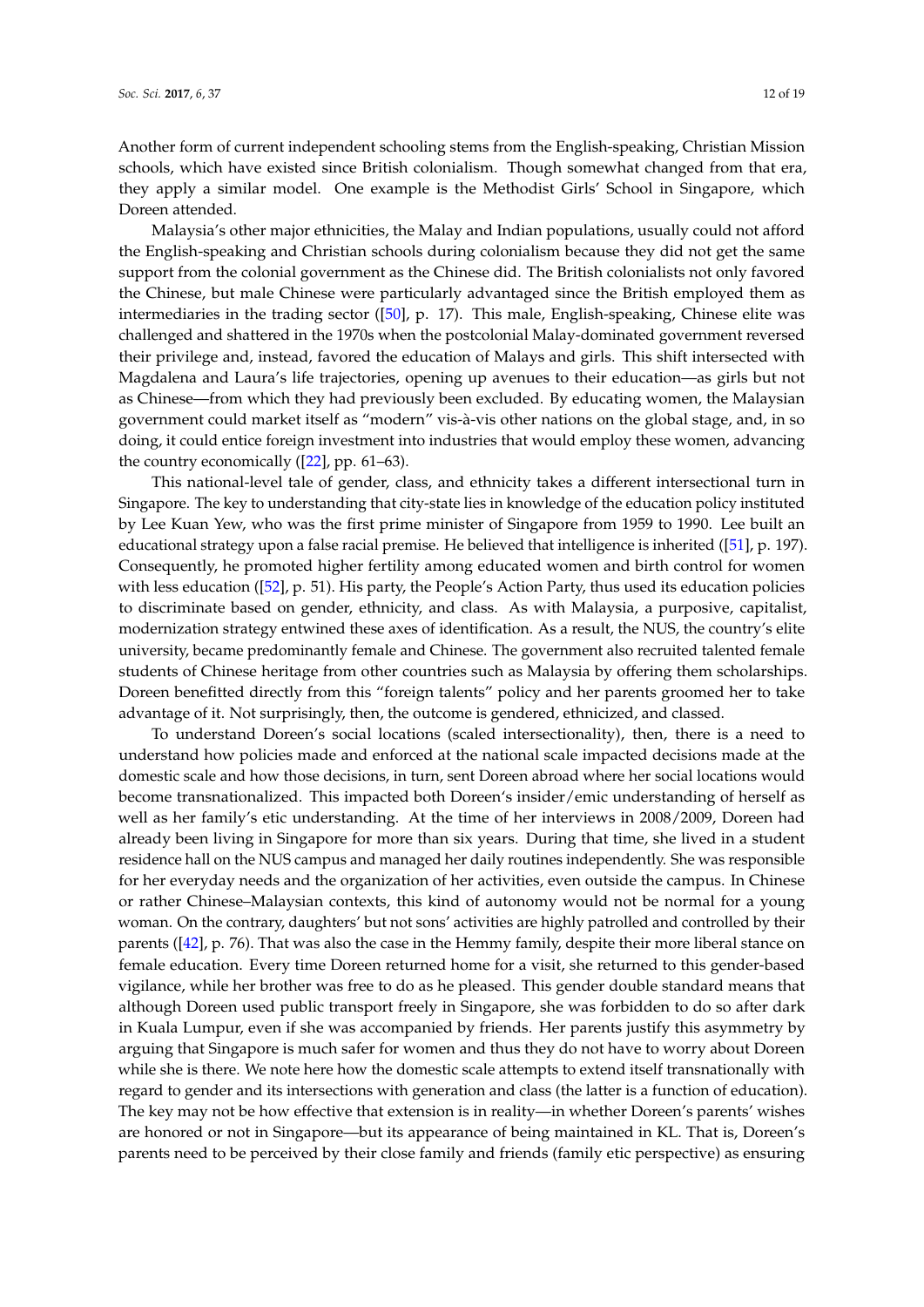their daughter's safety (and, in so doing, safekeeping her sexuality) since this reflects on their family's (domestic/intimate scale) social locations.

At this stage, we anticipate that readers will have identified the added value of performing polyvocal analysis rather than a scaled intersectional analysis. Doreen has expressed her emic/ego understanding of herself as a cultural hybrid (not as an "other," as she is officially classified) based on some insights into her own gendered and ethnic mixture. She does not, however, express a profound understanding of how these reflect and refract differently at each scale of analysis. Nor does she express much recognition of how her family has taken advantage of these to enhance her education and, in so doing, her and their social standing. We are quite sure that she does recognize these and would have articulated them had she been asked to do so during an interview. However, most people do not "naturally" articulate such matters in general conversation; they have to be elicited. Doreen, however, identifies strongly as Christian and credits her religion with her values. Whereas her sense of belonging based on ethnicity and language shift throughout temporal and geographical scales, her Christian identity remains stable. Through this stable religious identity, we could get an impression of how she negotiates and shifts her references to ethnicity and language. However, she does not appear to recognize how these stable Christian values play a role in her gendered vigilance in KL. We say this not to criticize Doreen but, rather, to underscore how perspectives are partial. Similarly, Doreen's parents fill in more gaps than Doreen does in mapping gender and education. Their input led Thimm to pursue a broader and deeper analysis of policies at the colonial and postcolonial national levels. This, in turn, filled in more gaps, but there still are many gaps in the overall story. For instance, while the data we present address changes impacting women in these societies, we leave to one side their effects on men. Furthermore, we did not cover the effects of education and economy-driven policies on the Indian Malaysian population, nor on the Malay Malaysians, especially Malay women, although the latter gain the most benefits. Another lacuna stems from notions of modernity, which developed in the course of educating women and are strongly related to Christianity and English language use within the Chinese Malaysian population.

We recognize that these gaps still affect the appreciation of this particular case but continue to argue that the analytical model we put forth in this paper is additive, not exhaustive. A nuanced analysis of people's intersectional standpoints is enhanced by examining those intersectionalities simultaneously across various social scales *and* from multiple perspectives. Our project is to advance intersectionality by adding emic (ego's) and "family etic" (ego's close relatives/family) perspectives to the standard or, in our terminology, the "researcher etic" perspective. The added value of an analysis that results from documenting and engaging with the subject's emic perspective and one or more family etic perspectives is two-fold: it counterweights the power and authority of the scholar in the research and writing process, and it produces a research, writing, and analysis strategy that analytically broadens the current state-of-the-art in intersectionality research. Our intention and goal in this section has been to draw upon our empirical data to illustrate our model and its added value, while being mindful that what we offer is not perfect.

## **4. Materials and Methods**

The data for this article were collected independently and prior to the authors' collaboration. Data collection was conducted as a transnational and multi-sited case study, however. There are additional methodological commonalities that assist in making the case work for our current argument despite not being designed this way. First of all, Thimm utilizes multi-sited ethnography [53]. This approach calls for doing fieldwork in multiple, diverse, connected places and multi-sited research is recommended for studies in which, like ours, the phenomenon under study is transnational. As indicated above and detailed below, Thimm's 2008–2009 research occurred in Singapore and then in Malaysia. She conducted follow-up research twice afterward.

Following the recommendations by Marcus ([53], pp. 106–10), Thimm first identified her key informants in Singapore and later worked in their homeland of Malaysia. During her first six months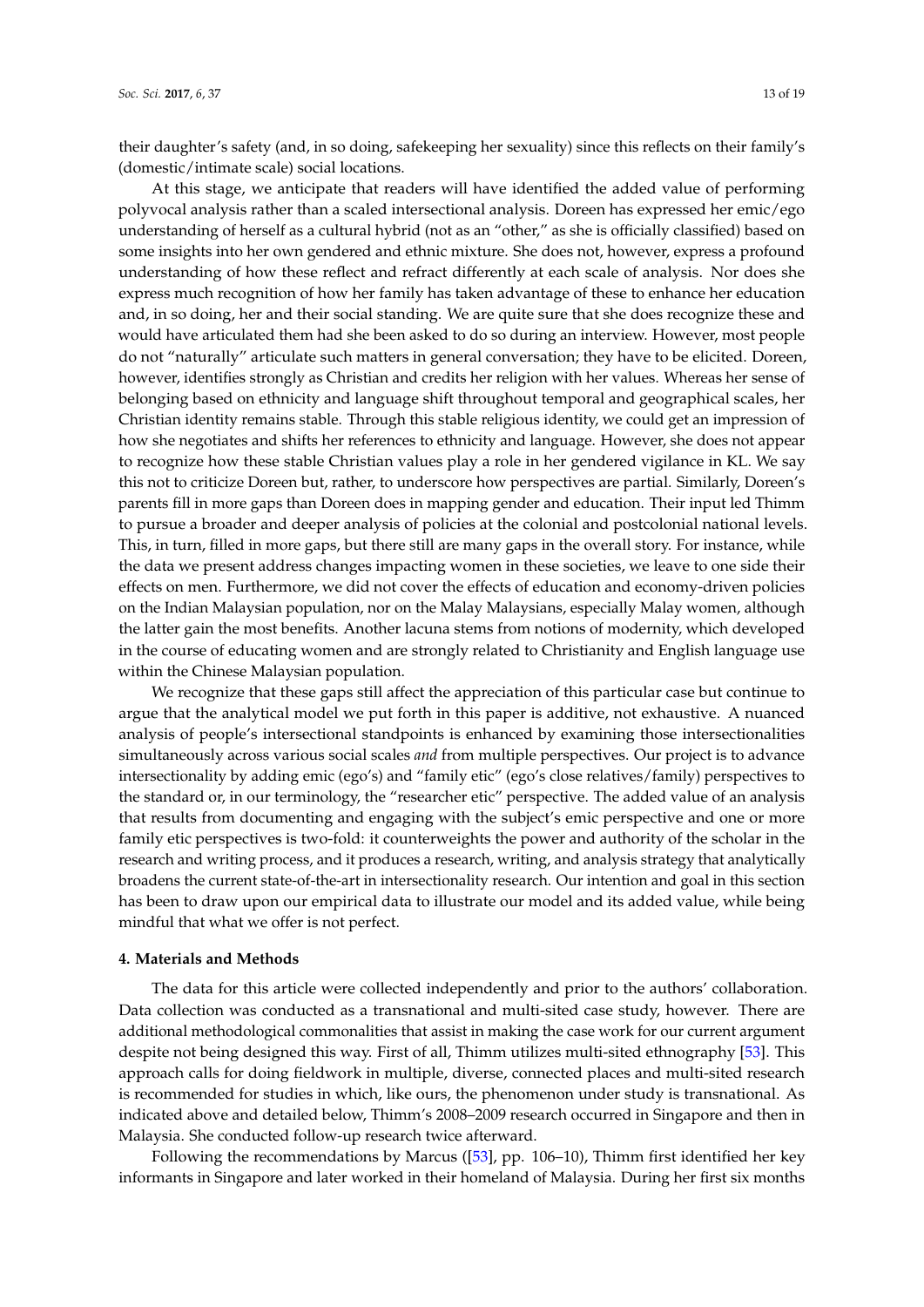of fieldwork in Singapore, she closely accompanied 13 Chinese Malaysian female educational migrants ("foreign talents"). In the second half of her fieldwork, she traced her interviewees' social ties back to their families living in each migrant's hometown. This took her to Malaysia's capital, Kuala Lumpur, and to other cities like Johor Bahru and Georgetown/Penang. By conducting research in their homelands, she was able to better comprehend the social environments and opportunity structures from which they originated. To complement her work on educational migrants, Thimm also studied eight female Malay Malaysian non-migrant students. She located them at universities in Malaysia and examined why their educational paths did not lead them to Singapore. At the end of her long-term ethnographic work, she focused her work intensively on five Chinese Malaysian families, including Doreen Hemmy's. All told and over the course of this project, Thimm conducted 55 interviews. Typically, these were more open and narrative than structured. To this data she added participant observations at the students' different university campuses, in their Christian churches, and in bars and restaurants. She also attended some student parties. In the specific case of Doreen Hemmy, featured in this article and in many of her previous publications, Thimm met with her alone most of the time. Occasionally other family members were present. Thimm complemented the data collected through interviews and participant observation with library research to uncover and understand the broader educational policy history and structures that affected her informants.

The principle of research design followed here was Grounded Theory (GT) [54]. In GT, data collection and analysis typically occur interchangeably and inform each other throughout the course of the research. More specifically, the principle of "theoretical sampling" ([54], p. 73) dictates that the researcher pursues the collection of new data in order to maximize the findings' conceptual variation and/or to pursue any unanticipated lines of inquiry that emerges *sui generis* during the research itself. With GT, data collection stops when further sampling is not expected to widen the range in variation already encountered in the data or when the researcher reaches saturation—when the addition of new data does not uncover significant new findings. The possibility of sampling theoretically and altering or expanding the data pool remains open throughout the course of data collection and analysis.

Subjects were recruited for the study using the principles of convenience sampling and snowball sampling. As Handwerker and Wozniac [55] validated experimentally, convenience samples should not be dismissed due to presumed problems with representativeness. Conversely, these authors' work shows that convenience samples can yield data reflecting the same heterogeneity of the underlying population's demographic traits, life experiences, and social contexts as that found in random samples. Gravlee [56] has further shown that convenience sampling is desirable when specific populations need to be studied. Representativeness is not expressly sought or even desired in much GT research, or qualitative research more broadly speaking. Rather, validity is more important. That is, this type of research values telling stories accurately over telling stories that are widely shared. This brings us to data analysis and the selection of individuals featured in this article.

In accordance with the principles of GT, the data analysis was conducted inductively. The interview transcripts, verbatim records, field notes, photographs, and statistical data were analyzed using "open coding" in Atlas.ti, a software designed for qualitative data analysis. Notes taken during and after an interview began the process of identifying salient themes. Once a theme (pre-code) was identified, the data for each instance of the theme had a code applied to them. The instances of the theme were subsequently re-read to ensure consistent use of the code and also to identify how themes were logically connected to the other themes. These additional themes were then open-coded in the software. When a passage of data is coded for more than one theme, it creates a digital connection that aids with identifying underlying thematic connections. With GT analysis, themes and their corresponding codes can and often do shift as data analysis progresses. That is, this process can be iterative. This is expected given the inductive, not deductive, analytical approach. As groups of logically related codes emerge, they are named and become higher-order codes, or macro codes. In so doing, GT analyses progress from the "messiness" of the original data to a small number of important themes/topics that really explain the data through meaningful coding and become the basis for much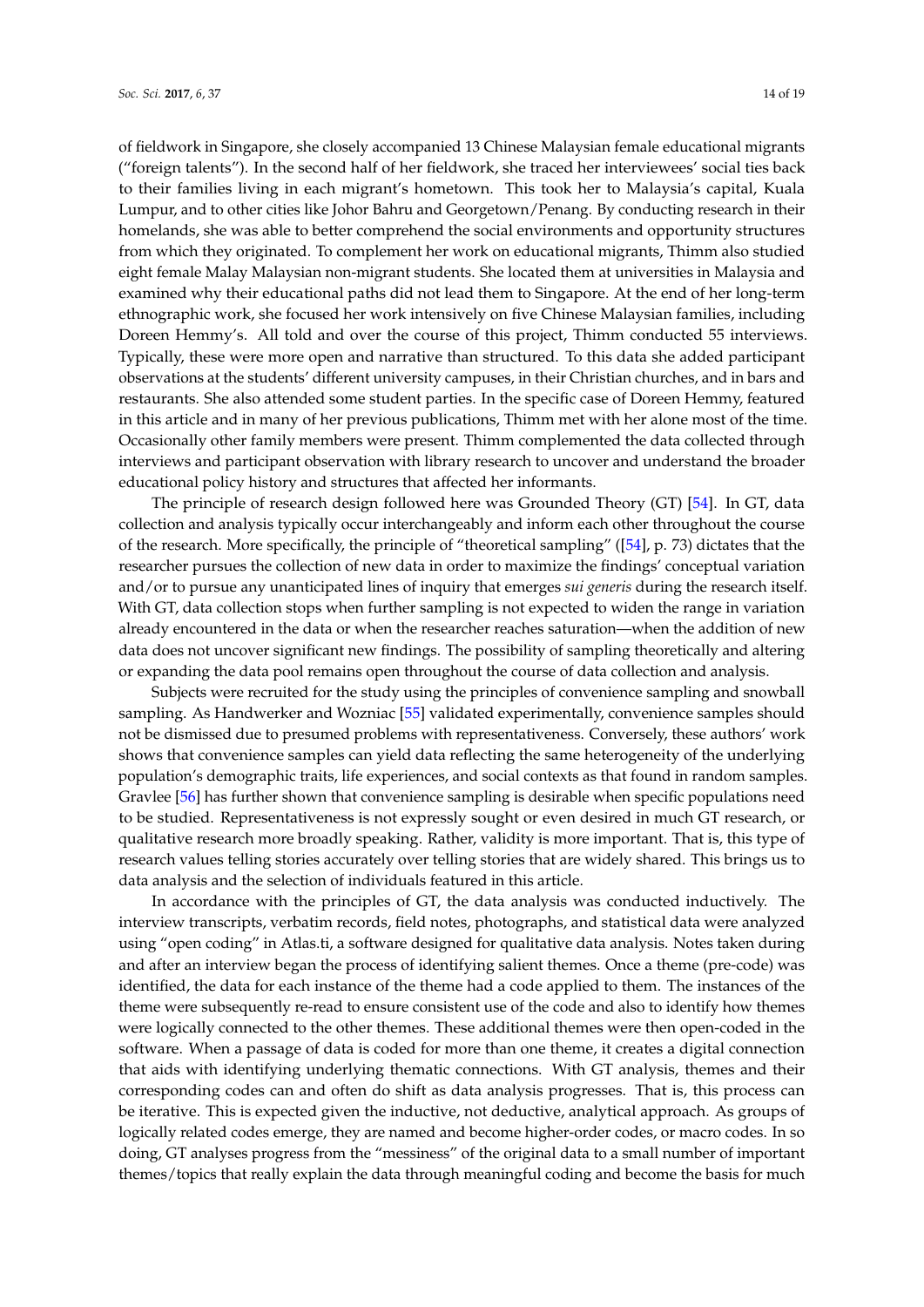of the analytical write-up. It may take several iterations of theme identification and coding for this cohesive picture to emerge and that is what transpired in this case.

From Thimm's 13 Chinese Malaysian respondents, she selected Doreen's case to use here because it represents the main themes emerging from her overall analysis and because her interviews with Doreen and her family contained sufficient (but not optimal) data for the emic/etic analysis we propose in this article. This was not true for all the other informants since Thimm was not able to interview their relatives in every case. To reiterate what was stated previously, Doreen was not interviewed with the express intention of using her narration for an intersectional analysis of her own social position. Instead, she was interviewed about her gendered education path from Malaysia to Singapore. Although in interviewing Doreen Thimm did not emphasize this woman's self-identifications, Doreen herself discussed them to a degree. She addressed her ethnic "hybrid" identity and how it changed as a consequence of her migration. That is, she understood herself in a transnational social context, which also made her a good person to feature here. In sum, the decision to select Doreen's case for the current purpose was pragmatic and also driven by theoretical and methodological reasons.

Finally, in an article that makes an argument for polyvocality we wish to return methodologically to address how, when "telling the story," researchers decide *who* tells the story. Whose voice(s) and experiences narrate a story given that any story has at least two perspectives—that of the storyteller and that of the listener? Scholars such as Laurel Richardson ([57], p. 39) caution qualitative researchers in this respect. She warns that

Deciding how to present voices and lives is a continuous problem for qualitative writers. Because we use the voices and experiences of the people we study, both for their own sake and as evidence of our credibility, we are constantly making writerly decisions about who gets to say what and how often in the text, and who the narrator talks about, how and how often.

For over three decades, qualitative scholars have debated issues of voice, authority, and knowledge production. We do not anticipate settling these deliberations with this article and its approach. We do hope, however, that research including polyvocality will solve some of the problems identified to this point. Nonetheless, we also recognize that such research involves important trade-offs—trade-offs that affect our work here as well. That is, we did not conduct our research with polyvocality built into the research design. We arrived at the necessity of bringing in multiple perspectives as part of our ever-evolving collaborative work to improve upon an already exceptional framework—intersectionality. Thus, we readily admit that our article shortchanges the "emic" (ego) and "family etic" perspectives because we did not elicit these during the original research for this article. To be sure, Thimm *did* interview family members of her principal informants. What she did not do is interview these family members expressly to collect the views of the key informants. She collected data that ex post facto has been marshalled for this purpose. Obviously, that is not ideal and is a definite limitation. We also recognize that conducting full-fledged polyvocal research augments typical qualitative work and therefore likely further diminishes the (already small) sample size of the research. However, if validity is the primary goal this trade-off is can be substantiated.

#### **5. Conclusions**

Our purpose in this article has been to continue advancing intersectionality as an analytical approach by documenting that there are multiple, varied perceptions of people's intersectional constellations. To date, scholars' views have largely dominated the literature but there is reason to include the views of the very people being analyzed as well as others close to these subjects. This commonsense addition of polyvocality to any given discussion or analysis recalls and reinvigorates postmodern critiques of "writing culture" [14,15]. If all knowledge production and, in our case specifically, ethnographies, reflects partial, limited perspectives, then one remedy is to ensure that multiple voices, multiple perspectives are collected, presented and analyzed. In this article we do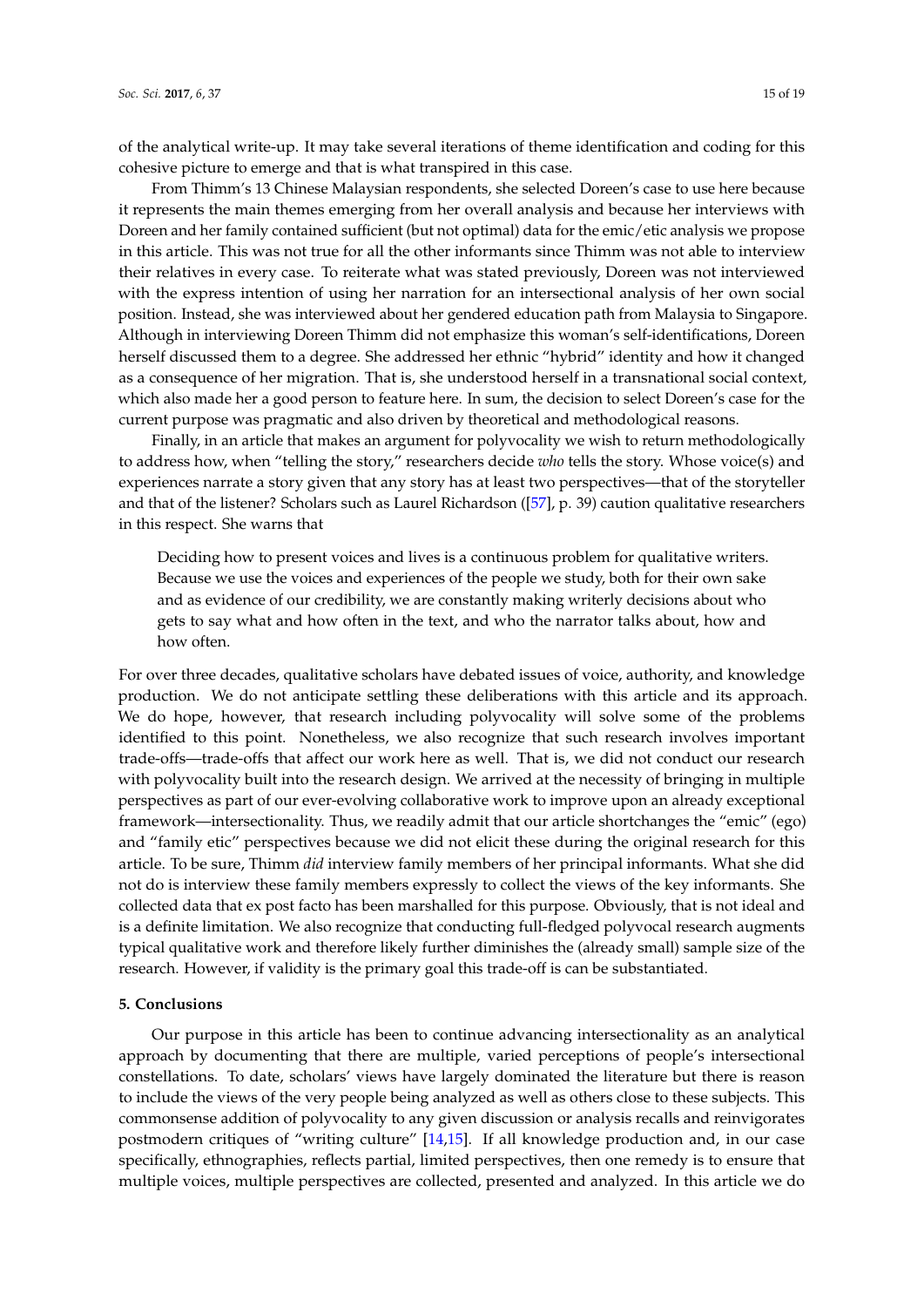not just make a theoretical case for polyvocality adding to our own scaled intersectional analyses. We also illustrate how this might be accomplished for a particular case, including not only our own interpretation of our data but also that of sociocultural insiders—ego and ego's relatives. In this sense we advocate for intersectional researchers to move beyond the typical unit of analysis—individuals—to a small network unit of analysis. We also illustrate how intersectional constellations shift from voiced interpretation to voiced interpretation and, in so doing, deepen, expand, and problematize these same analyses. We readily admit that including three perspectives (emic, family etic, and researcher etic) is not exhaustive. However, in providing these three we hope that we have sufficiently illustrated the added value of polyvocality to intersectional scholarship. This methodological expansion has theoretical ramifications given that, in its very essence, intersectionality is about identifying and being identified. How any given individual views herself will typically vary from how she is perceived by others and these interpretations also shift, we argue, according to the social context and scale in which they are lived and analyzed. Thus, from our vantage point, scaling intersectionality with polyvocality contributes not just to understanding mutually constitutive intersectional entanglements, but also leads to a richer treatment of polyvocality. In this effort, gender continues to be treated as operating not in a vacuum but along with and across other axes of differentiation. The polyvocal approach adds analytical depth and breadth, particularly in conjunction with scaling intersectionality. That is, any given person's constellations of identifications vary not only by context (the social scale included here), but also by who is viewing and voicing those identifications. Few people in a subject's social circle are knowledgeable enough to provide perceptions of that subject's social locations across multiple scales. A person familiar with the subject's family might not be aware of the subject's life overseas as a close family member might be. As illustrated for Doreen Hemmy, the very same person's social statuses can and often do vary depending upon who is voicing them and about what context. And the subject's intersectional statuses affect those voicing their opinions, including researchers. We advance our careers, and thus our lives, much as our subjects do, by negotiating these identifications carefully across contexts.

By proposing a modification to the research design of some intersectional research and demonstrating how that design can be realized, albeit partially, we hope to initiate (but not to conclude) a methodological conversation about intersectional research. We acknowledge here that the illustrations of the emic and different etic perspectives provided in this article have limitations. First, they are quite uneven. There are various reasons for this; arguably the most important is the fact that the data we draw upon were not deliberately collected to realize a polyvocal intersectional analysis. Rather, we had to dig deeply into the data corpus we had at hand to find material that reflected—but were not elicited specifically to reflect—the emic and family etic perspectives. We researchers, therefore, still maintain our privileged position vis-à-vis our data; we are the ones to choose what to present here and we alone interpret this material without verifying it with our original interviewees. That is another limitation. We, the analysts, still define which respondent to feature in the article and to what extent to analyze her corresponding data. We determine at which point we shift from emic to family etic and then to the analysts' voices. We have selected which details to narrate and which to exclude. We remain privileged even in the act of ensuring that our voice is not the only voice heard.

As mentioned, another limitation is that we did not specifically design our research around the model we propose in this article because it was only later that we collectively identified the potential of polyvocality. Ideally we would have designed research that would have engaged our key informants and their close family and friends in these identification discussions during the stages of data collection. We also would have checked later to ensure that the excerpts to be published were discussed and verified with their articulators (see [58,59]). This is an advantage of GT which encourages iterative work—often involving going back and forth with subjects about the degree to which their voices accurately and sufficiently reflect their perspectives and experiences. Iterative research typically uncovers new details and even new themes that can be integrated into narratives. To return to the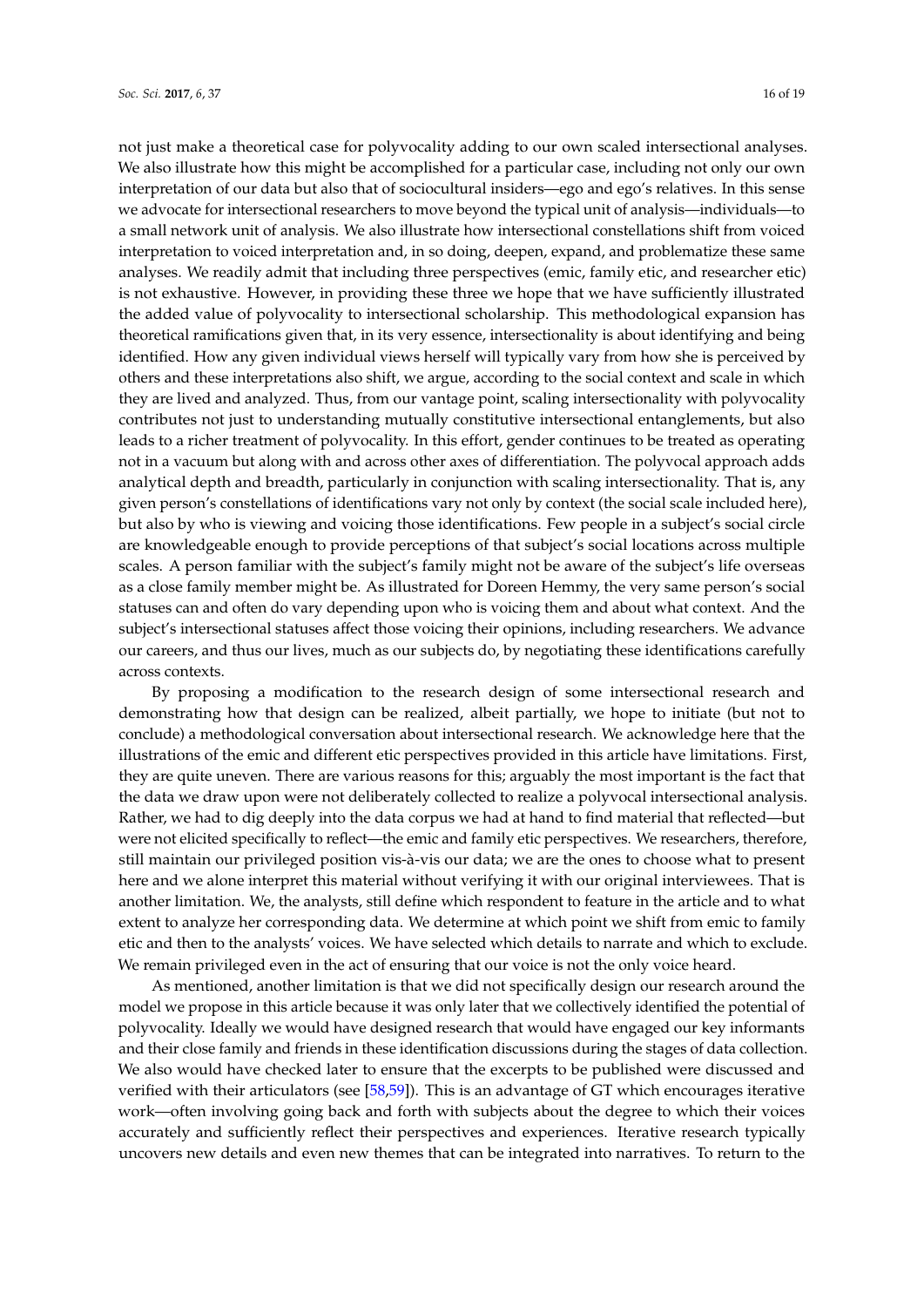musical metaphor from before, single-stranded melodies can become harmonies and even full-fledged symphonies of voiced meanings.

Although our work certainly has its limitations, we nonetheless highly recommend that even those researchers who do not design their intersectional research to include polyvocal data collection, keep polyvocality in mind during their research. This merely means considering questions such as: Who is speaking and to whom about what? Who is *not* speaking? Who is speaking *for* whom? What are people saying about themselves and why? What are they saying about others and why? How does context affect their voiced perspectives? These questions are not new, of course; they are classic qualitative research questions. We hope that drawing a line of consistency between past and potential methodological practice will encourage more scholars to bring polyvocality into their intersectionality studies. Indeed, intersectionality keeps proving its versatility and adaptability such that there may always be room for innovations like we propose here. It is a hallmark that can enhance this incredibly versatile framework.

**Acknowledgments:** Viola Thimm received the support of the German Research Foundation (Deutsche Forschungsgemeinschaft DFG) through the Research Training Group 1599/1 "Dynamics of Space and Gender" (2011–2013) and of the Hans-Böckler Foundation (357119) (2008–2011). Mayurakshi Chaudhuri received support from a Morris and Anita Broad Research Fellowship (2012) and a Doctoral Evidence Acquisition Fellowship (2012) while at Florida International University for her data collection (which although not explicitly used in this article, nonetheless informs the overall analysis.) No funds have been received for covering the costs to publish in open access.

**Author Contributions:** Viola Thimm contributed to the theoretical and methodological argumentation, conducted the data collection and analysis for the empirical case and led the writing of this manuscript. Mayurakshi Chaudhuri contributed to the theoretical foundation, methodological enhancements and data interpretation. Sarah J. Mahler contributed the theoretical foundation, initiated the theoretical and methodological enhancements, and also aided in interpreting the data.

**Conflicts of Interest:** The authors declare no conflict of interest. The founding sponsors had no role in the design of the study; in the collection, analyses, or interpretation of data; in the writing of the manuscript, and in the decision to publish the results.

**Research Ethics:** All subjects gave their informed consent for inclusion before they participated in the study. The study was conducted in accordance with the Declaration of Helsinki of 1975 (revised in 2008).

#### **References**

- 1. Vrushali Patil. "From patriarchy to intersectionality: A transnational feminist assessment of how far we've really come." *Signs: Journal of Women in Culture and Society* 38 (2013): 847–67. [CrossRef]
- 2. Mayurakshi Chaudhuri, Viola Thimm, and Sarah J. Mahler. "Scaling Educational Policy and Practices intersectionally: Historical and Contemporary Education Policies, Practices and Effects in South and Southeast Asia." In *Bringing Intersectionality to Public Policy*. Edited by Olena Hankivsky and Julia Jordan-Zachery. 2017, forthcoming.
- 3. Avtar Brah, and Ann Phoenix. "Ain't I a Woman? Revisiting Intersectionality." *Journal of International Women's Studies* 5 (2004): 75–86.
- 4. Kimberlé Crenshaw. "Demarginalizing the Intersection of Race and Sex: A Black Feminist Critique of Antidiscrimination Doctrine, Feminist Theory and Antiracist Politics." *University of Chicago Legal Forum* 1 (1989): 139–67.
- 5. Bell Hooks. *Ain't I a Woman? Black Women and Feminism*. Boston: South End Press, 1981.
- 6. B. Hooks. *Feminist Theory: From Margin to Center*. London: Pluto Press, 2000.
- 7. Ann Phoenix, and Pamela Pattynama. "Intersectionality." *European Journal of Women's Studies* 13 (2006): 187–92. [CrossRef]
- 8. Stephanie Shields. "Gender: An Intersectionality Perspective." *Sex Roles* 59 (2008): 301–11. [CrossRef]
- 9. James Bliss. "Black Feminism Out of Place." *Signs: Journal of Women in Culture and Society* 41 (2016): 727–49.
- 10. Rogers Brubaker, and Frederick Cooper. "Beyond 'identity'." *Theory and Society* 29 (2000): 1–47. [CrossRef]
- 11. Richard Jenkins. *Rethinking Ethnicity: Arguments and Explorations*. London: Sage, 1997.
- 12. Andreas Wimmer, and Nina Glick Schiller. "Methodological nationalism and beyond: Nationstate building, migration and the social sciences." *Global Networks* 2 (2002): 301–34. [CrossRef]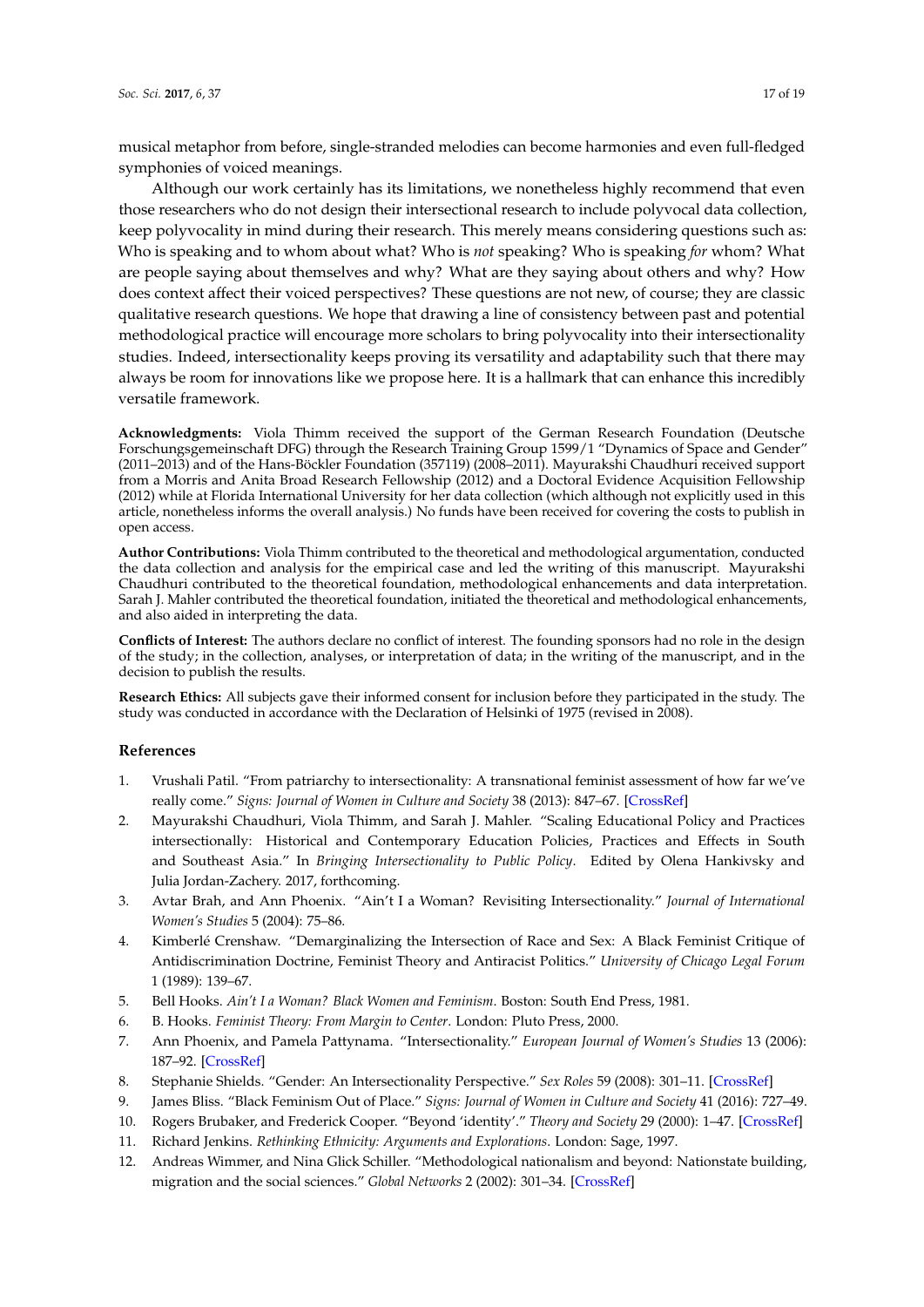- 13. Sarah J. Mahler, Mayurakshi Chaudhuri, and Vrushali Patil. "Scaling Intersectionality: Advancing Feminist Analysis of Transnational Families." *Sex Roles* 73 (2015): 100–12. [CrossRef]
- 14. Lila Abu-Lughod. *Writing Women's Worlds: Bedouin Stories*. Berkeley: University of California Press, 1992.
- 15. Margery Wolf. *A Thrice-Told Tale: Feminism, Postmodernism, and Ethnographic Responsibility*. Stanford: Stanford University Press, 1992.
- 16. Mayurakshi Chaudhuri, Viola Thimm, and Sarah J. Mahler. "Gendered Geographies of Power: Their Value for Analyzing Gender across Transnational Spaces." In *Geschlecht und Transnationale Räume. Feministische Perspektiven auf neue Ein- und Ausschlüsse [Gender and Transnational Spaces: Feminist Perspectives]*. Edited by Julia Gruhlich and Birgit Riegraf. Münster: Westfälisches Dampfboot, 2014, pp. 192–209.
- 17. Viola Thimm. "'Gendered Geographies of Power'. Ein Modell zur Analyse von Bildungsmigration und Geschlecht am Beispiel von Malaysia und Singapur." In *Verorten—Verhandeln—Verkörpern. Interdisziplinäre Analysen zu Raum und Geschlecht*. Edited by Silke Förschler, Rebekka Habermas and Nikola Roßbach. Bielefeld: Transcript, 2014, pp. 61–84.
- 18. Sarah J. Mahler, and Patricia R. Pessar. "Gender Matters: Ethnographers Bring Gender from the Periphery toward the Core of Migration Studies." *International Migration Review* 40 (2006): 27–63. [CrossRef]
- 19. Sarah J. Mahler. "Gendered Geographies of Power: Analyzing Gender across Transnational Spaces." *Identities: Global Studies in Culture and Power* 7 (2001): 441–59. [CrossRef]
- 20. Doreen Massey. *Space, Place and Gender*. Minneapolis: University of Minnesota Press, 1994.
- 21. Donna Haraway. "Situated Knowledges: The Science Question in Feminism and the Privilege of Partial Perspective." *Feminist Studies* 14 (1988): 575–99. [CrossRef]
- 22. Thimm Viola. *Geschlecht und Bildungsmigration. Lebensentwürfe und Weiblichkeitsbilder Malaysischer Bildungsmigrantinnen in Singapur*. Bielefeld: Transcript, 2014.
- 23. James Clifford, and George Marcus, eds. *Writing Culture: The Poetics and Politics of Ethnography—A School of American Research Advanced Seminar*. Berkely: University of California Press, 1986.
- 24. Ruth Behar, and Deborah A. Gordon, eds. *Women Writing Culture*. Berkeley: University of California Press, 1995.
- 25. Ruth Behar. "Introduction: Out of exile." In *Women Writing Culture*. Edited by Ruth Behar and Deborah A. Gordon. Berkeley: University of California Press, 1995, pp. 1–29.
- 26. Luke Eric Lassiter. "Collaborative Ethnography and Public Anthropology." *Current Anthropology* 46 (2005): 83–106. [CrossRef]
- 27. Les Field. *The Grimace of Macho Ratón: Artisans, Identity, and Nation in Late-Twentieth-Century Western Nicaragua*. Durham: Duke University Press, 1999.
- 28. Billy Evans Horse, and Luke Eric Lassiter. "A tribal chair's perspective on inherent sovereignty." *St. Thomas Law Review* 10 (1997): 79–86.
- 29. Severt Young Bear, and Ronald D. Theisz. *Standing in the Light: A Lakota Way of Seeing*. Lincoln: University of Nebraska Press, 1994.
- 30. Margaret B. Blackman. *During My Time: Florence Edenshaw Davidson, a Haida Woman*, rev. ed. Seattle: University of Washington Press, 1992.
- 31. Julie Cruikshan, Angela Sidney, Kitty Smith, and Annie Ned. *Life Lived Like a Story: Life Stories of Three Yukon Elders*. Lincoln: University of Nebraska Press, 1990.
- 32. Pamela Chapman Sanger. "Living and Writing Feminist Ethnographies: Threads in a Quilt Stitched From the Heart." In *Expressions of Ethnography: Novel Approaches to Qualitative Methods*. Edited by Robin Patric Clair. Albany: State University of New York Press, 2003, pp. 29–44.
- 33. Wairimu Njoya. "Polyvocality and the 'Conversation': Bringing Other Voices into Political Theory." 2009. Available online: https://ssrn.com/abstract=1450013 (accessed on 26 December 2016).
- 34. Amanda Coffey, and Sara Delamont. *Feminism and the Classroom Teacher: Research Praxis and Pedagogy*. London: Falmer Press, 2000.
- 35. Edwin Ardener. "Belief and the problem of women." In *Perceiving Women*. Edited by Shirley Ardener. London: Dent, 1975, pp. 1–17.
- 36. Carroll J. Glynn, and Jack M. McLeod. "Public opinion du jour: An examination of the spiral of silence." *Public Opinion Quarterly* 48 (1984): 731–40. [CrossRef]